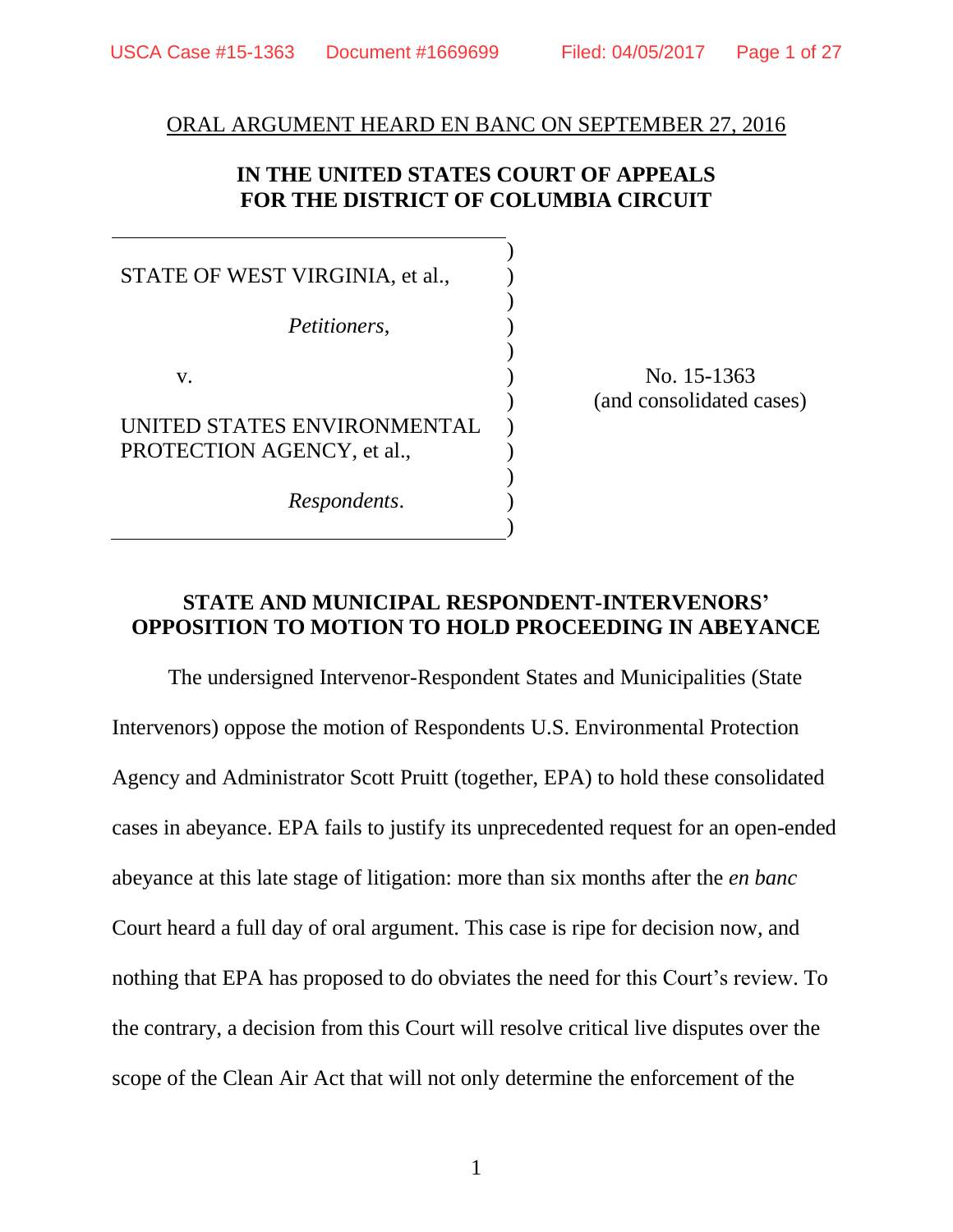Clean Power Plan, but also affect any reconsideration or revision of the Rule that EPA may undertake. By contrast, indefinitely deferring a decision here, as EPA requests, would waste the substantial resources already expended in this litigation by the parties and this Court. Moreover, granting EPA's motion would prejudice State Intervenors' longstanding and compelling interest in addressing the largest sources of pollution that is causing climate-change harms now.

### **BACKGROUND**

More than seventeen months ago, EPA promulgated the Clean Power Plan, which fulfilled its statutory duty under section 111 of the Clean Air Act to regulate the largest stationary source of domestic greenhouse gas emissions. 80 Fed. Reg. 64,661, 64,664 (Oct. 23, 2015) (the Rule). The Rule provides for a 32 percent reduction in carbon dioxide emissions from power plants by 2030, as compared to 2005 emission levels. *Id.* at 64,665.

A number of states and industry groups filed petitions for review of the Rule immediately after its publication in the Federal Register. Shortly thereafter, several petitioners brought motions to stay the Rule, which this Court unanimously denied. *See* Per Curiam Order (Jan. 21, 2016), ECF No. 1594951. But two weeks later, the Supreme Court, by a 5-4 vote, issued an order staying the Rule until "disposition of the applicants' petitions for review." Order, *West Virginia v. EPA*, No. 15A773.

2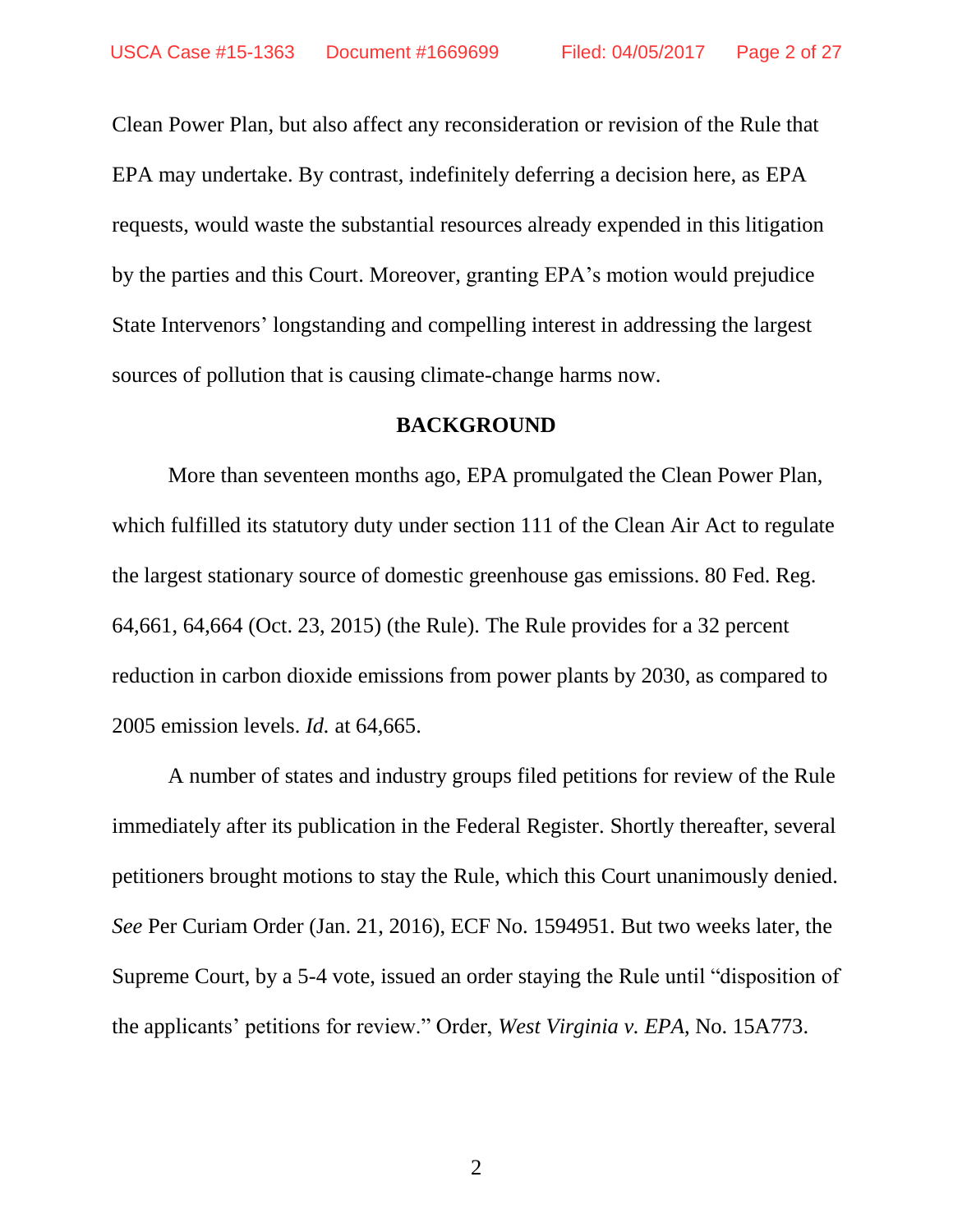This Court established an expedited briefing schedule, Per Curiam Order (Jan. 28, 2016), ECF No. 1595922, and, after the Supreme Court granted the stay, took the unusual step of ordering that the case be heard before the full *en banc* Court in the first instance. *See* Per Curiam *En Banc* Order (May 16, 2016), ECF No. 1613489. Briefing on the merits consumed more than a thousand pages, and drew participation from more than two hundred entities, including about two dozen groups of amici. The petitioners and petitioner-intervenors devoted hundreds of pages of briefing to what they described as "core" legal issues about the scope of EPA's authority under the Clean Air Act to address carbon dioxide emissions from power plants. In September 2016, the *en banc* Court held almost seven hours of oral argument.

EPA has since observed that trends in the power sector towards low- and zero-emitting energy since the promulgation of the Rule mean that states could meet their compliance targets at a significantly lower cost than EPA had initially projected.<sup>1</sup> Now, six months after oral argument on the petitions for review challenging the Clean Power Plan, EPA has notified this Court that it intends to "fully review the Clean Power Plan" and asks this Court for a "[d]eferral of further

 $\overline{a}$ 

<sup>1</sup> *See* Basis for Denial of Petition to Reconsider and Petitions to Stay the CAA section 111(d) Emission Guidelines for Greenhouse Gas Emissions (Jan. 11, 2017), at 22-26, *available at* [https://www.epa.gov/sites/production/files/2017-](https://www.epa.gov/sites/production/files/2017-01/documents/basis_for_denial_of_petitions_to_reconsider_and_petitions_to_stay_the_final_cpp.pdf) [01/documents/basis\\_for\\_denial\\_of\\_petitions\\_to\\_reconsider\\_and\\_petitions\\_to\\_stay](https://www.epa.gov/sites/production/files/2017-01/documents/basis_for_denial_of_petitions_to_reconsider_and_petitions_to_stay_the_final_cpp.pdf) [\\_the\\_final\\_cpp.pdf.](https://www.epa.gov/sites/production/files/2017-01/documents/basis_for_denial_of_petitions_to_reconsider_and_petitions_to_stay_the_final_cpp.pdf)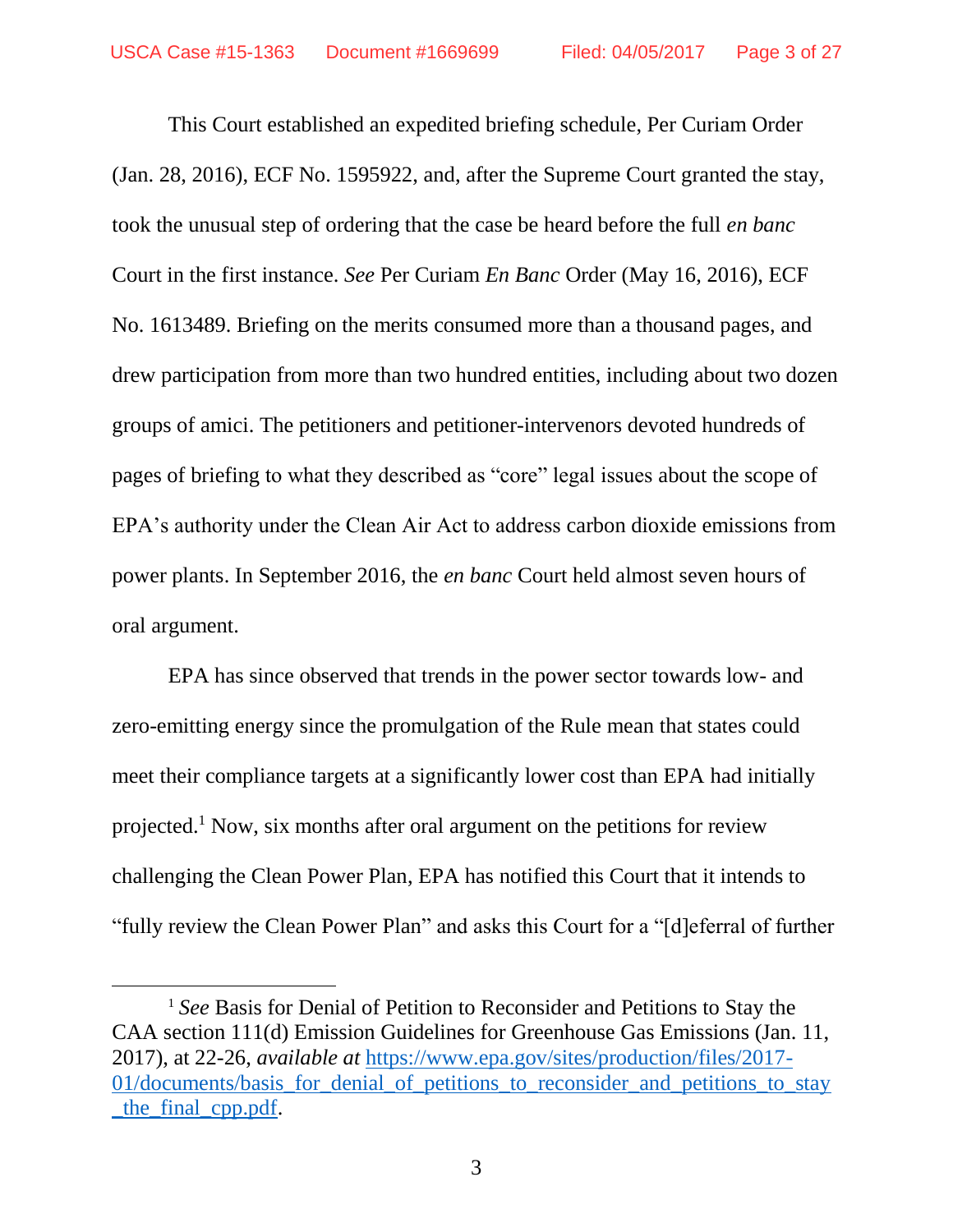judicial proceedings . . . until 30 days after the conclusion of review and any resulting forthcoming rulemaking." Motion, at 1-2. The basis for EPA's request is an Executive Order directing EPA to "review" the Rule for "consistency" with various policies focusing on "energy independence and economic growth." Executive Order §§ 1, 4 (Mar. 28, 2017), Attachment 1 to Motion. Pursuant to that Executive Order, EPA published a "Notice of Review of the Clean Power Plan" in the Federal Register indicating that it was "reviewing" the Rule and would "if appropriate . . . initiate proceedings to suspend, revise or rescind" it. Notice of Review of Clean Power Plan, 82 Fed. Reg. 16,329 (Apr. 4, 2017).

For the reasons discussed below, EPA's extraordinary request to delay the decision in this proceeding should be denied.

#### **ARGUMENT**

## **I. EPA Has Given this Court No Grounds to Indefinitely Defer a Decision in this Litigation.**

EPA has asked this Court for an open-ended delay in the litigation, which, as explained below, would likely be lengthy, based on nothing more than its vague intent to review the Clean Power Plan and potentially undertake further rulemaking to some unspecified end. Neither EPA nor the Administration has proffered any concrete timelines for this ill-defined review process. Nor have they given any indication of the contours of this review or the focus of any future rulemaking.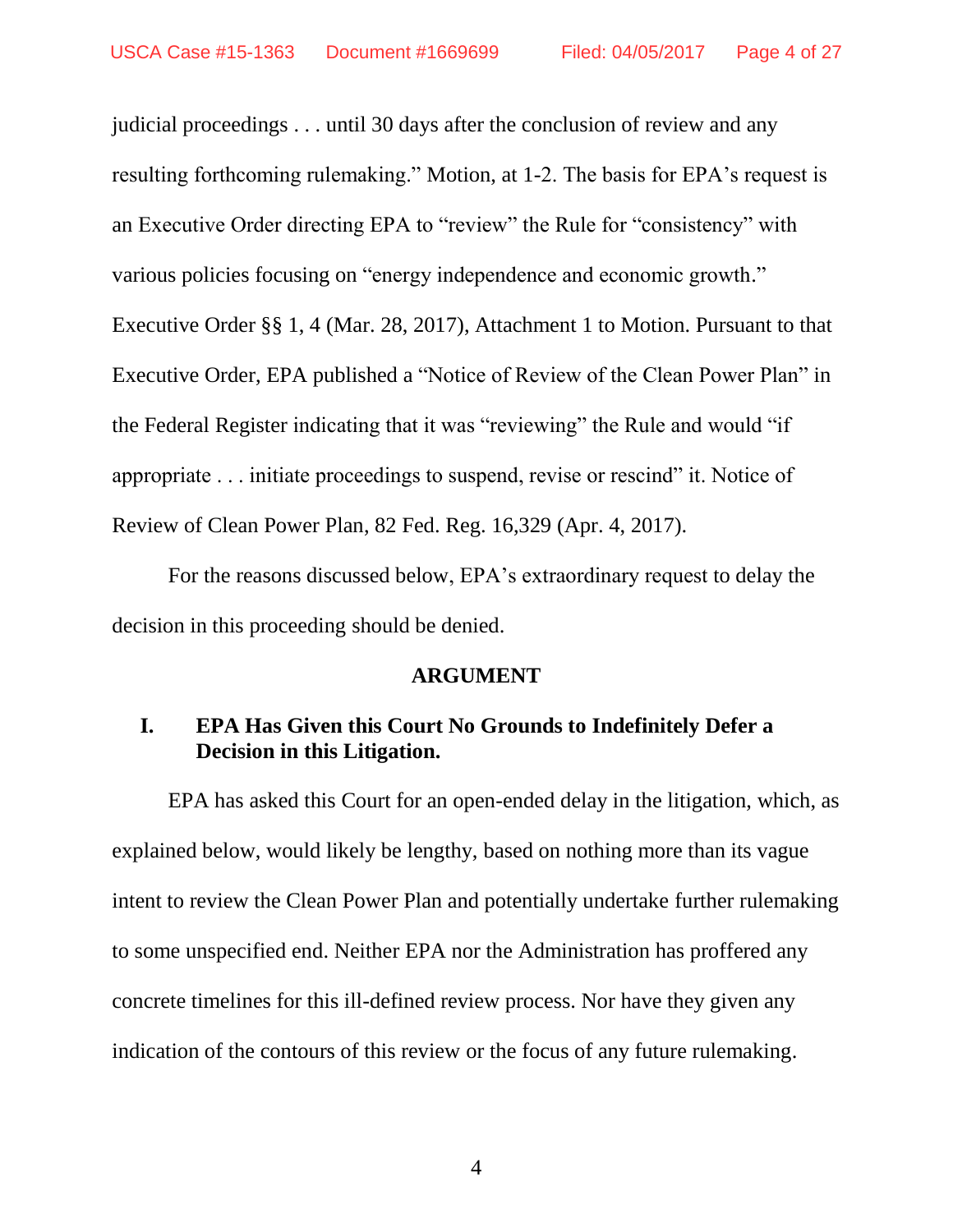This Court should reject EPA's attempt to rely on its vague eleventh-hour representations to obtain an indefinite delay in this proceeding.

The Clean Power Plan is a final regulation that is the law of the land unless and until it is replaced by a new regulation, or vacated by this Court. Although the Supreme Court has stayed the Rule's enforcement, that stay does not affect the validity of the Rule or justify a delay in a ruling here—to the contrary, the stay expressly contemplates a ruling from this Court on the petitions for review. The issues in this case thus remain live until such time as EPA withdraws or replaces the Rule in accordance with the rulemaking requirements of the Clean Air Act. *See Nat'l Mining Ass'n v. U.S. Dep't of Interior*, 251 F.3d 1007, 1010-13 (D.C. Cir. 2001) (industry challenge to regulations that had been replaced or substantially changed were moot, but challenge to rules that were not changed remained live); 42 U.S.C. § 7607(d) (setting forth rulemaking requirements for the "promulgation or revision" of any section 111 standard of performance). Indeed, even the promulgation of a new rule would not necessarily moot the live dispute between the parties in this proceeding, unless it replaced all of the challenged features of the Rule. *See Naturist Soc'y v. Fillyaw*, 958 F.2d 1515, 1520 (11th Cir. 1992).

Here, EPA has given no concrete indication whatsoever of any imminent change to the Clean Power Plan that would obviate the need for this Court's review of the important legal issues raised in this proceeding. The Executive Order that is

5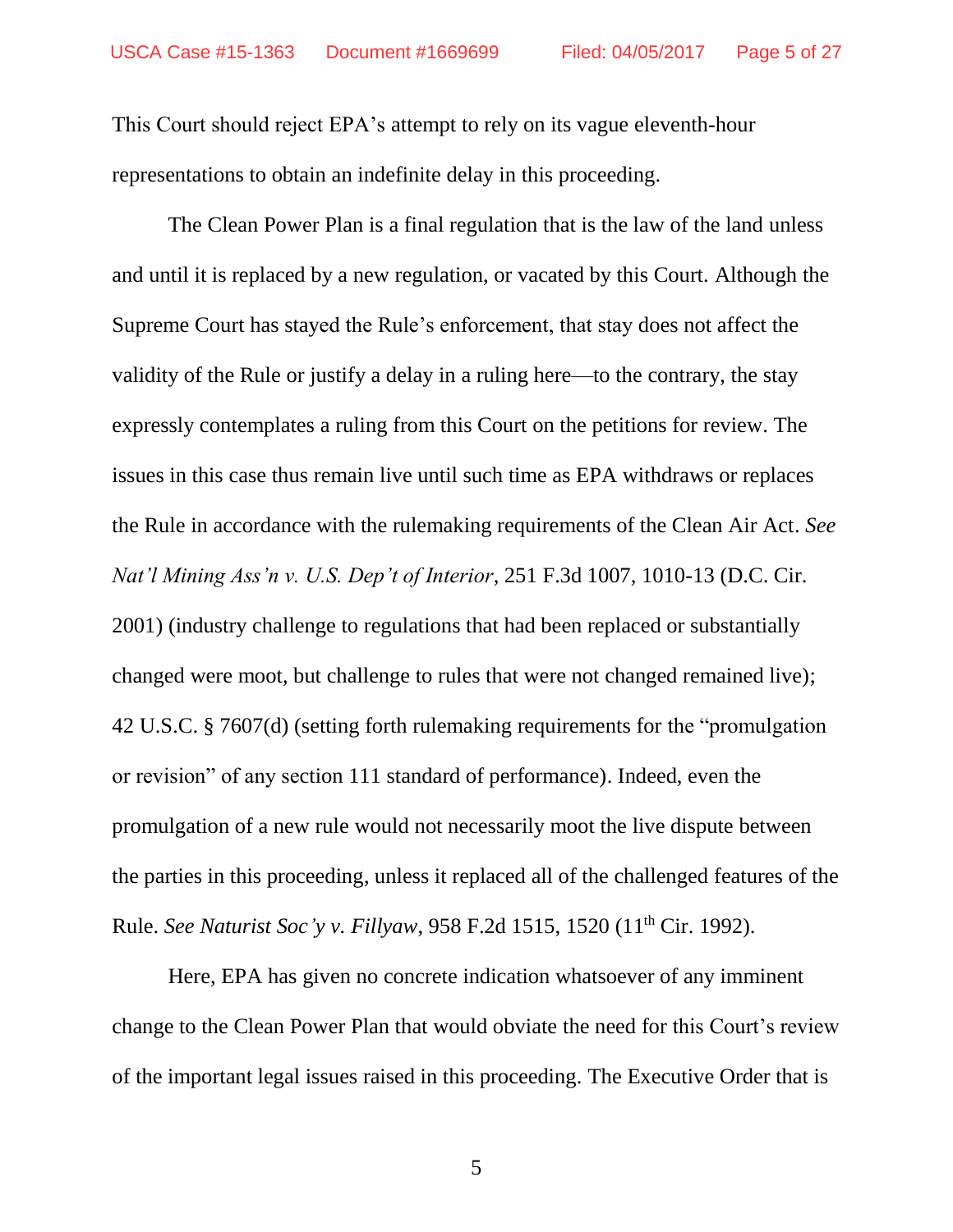the basis of EPA's request for an abeyance refers only to commencing a review—a process that may or may not result in any change to the Rule. Moreover, neither the Executive Order nor EPA's recent "Notice of Review" includes timeframes for EPA to complete its review, propose any agency action to rescind or revise the Rule, or complete such rulemaking. *See* Motion, Attachments 1 & 2. The Notice does not even specify when EPA will *start* its rulemaking process. *See* 82 Fed. Reg. at 16,329 (EPA "if appropriate, will as soon as practicable . . . initiate proceedings to suspend, revise or rescind").<sup>2</sup>

This Court has warned against efforts by EPA to avoid rulings in ripe disputes even when the agency *has* proposed a concrete course of action that would alter the nature of the dispute between the parties, such as a new rulemaking. *See Am. Petroleum Inst. v. EPA*, 683 F.3d 382, 388 (D.C. Cir. 2012) (agency cannot "stave off judicial review of a challenged rule simply by initiating a new proposed rulemaking" because that would mean "a savvy agency could perpetually dodge review"); *see also Mexichem Specialty Resins v. EPA*, 787 F.3d 544, 557 (D.C. Cir. 2015) (agency cannot "circumvent the rulemaking process through litigation concessions"). EPA's vague references to a forthcoming "review" of the Clean

 $\overline{a}$ 

<sup>2</sup> The Executive Order does not cite any legal authority for EPA to "suspend" a final rule, and under the Clean Air Act EPA is only authorized to stay a final rule for three months during administrative reconsideration. 42 U.S.C. §  $7607(d)(7)(B)$ .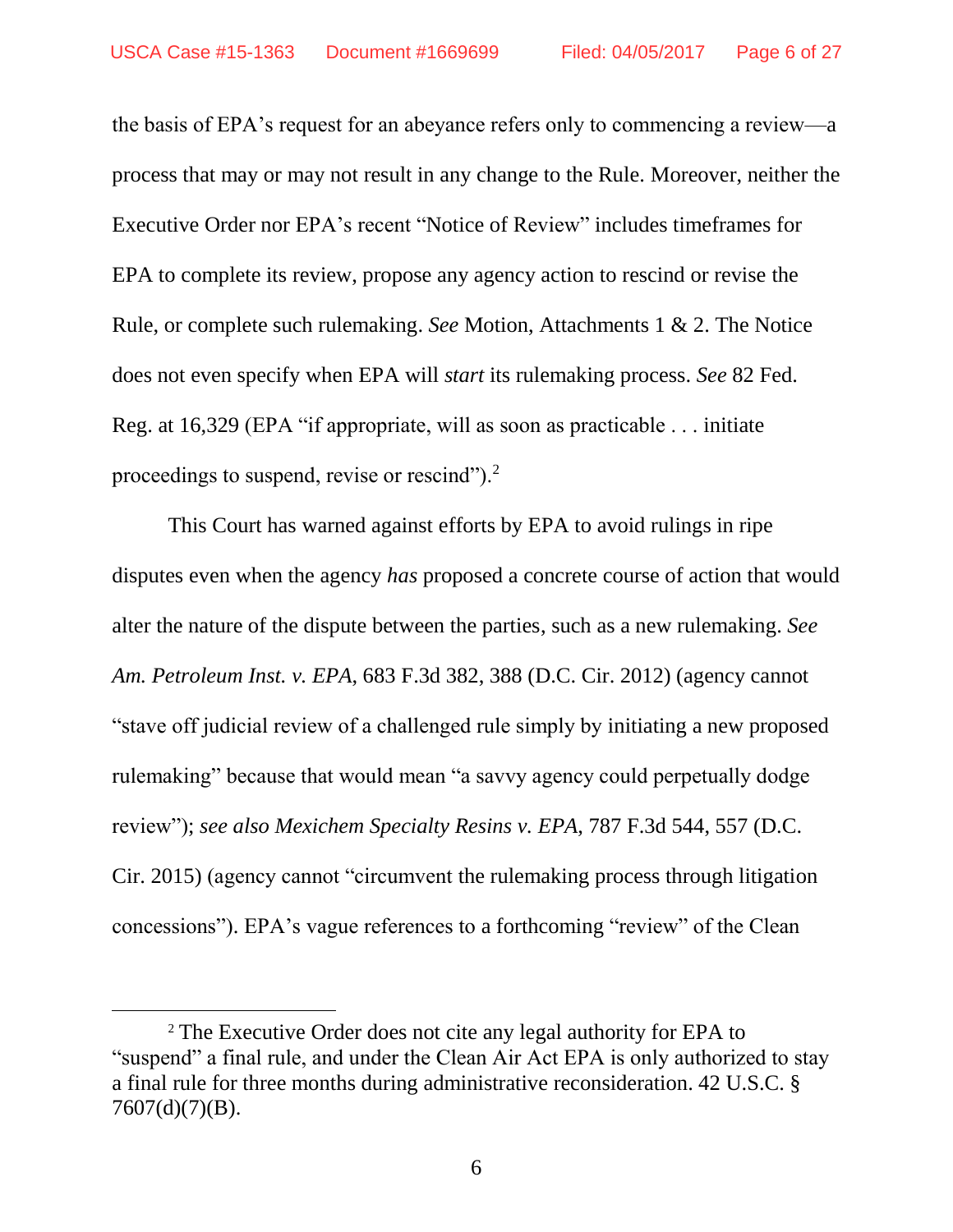Power Plan provide even less persuasive a basis to defer a decision in this litigation.

The concerns over staving off judicial review are particularly acute here, because the longer that this Court defers a ruling, the longer the hiatus during which the Clean Power Plan will not be in effect (due to the Supreme Court's stay) and will not be undergoing any active judicial review. Under the Administrative Procedure Act (APA), a court may stay a rule only until "conclusion of the review proceedings." 5 U.S.C. § 705. The practical effect of an abeyance would be to improperly delay the implementation of the Rule *indefinitely* without either timely completing the judicial review contemplated by the Supreme Court or engaging in the notice-and-comment procedures required to revoke or modify a regulation. *See Natural Resources Def. Council v. EPA*, 683 F.2d 752, 763 n.23 (3d Cir. 1982) ("To allow the indefinite postponement of a rule without compliance with the APA, when a repeal would require such compliance, would allow an agency to do indirectly what it cannot do directly").

The length of any delay is likely to be substantial. As the White House acknowledged in the press briefing on the recent Executive Order, the revision process for the Rule could take up to "three years." *See* Background Briefing on the President's Energy Independence Executive Order (Mar. 27, 2017), *available at* [https://www.whitehouse.gov/the-press-office/2017/03/27/background-briefing-](https://www.whitehouse.gov/the-press-office/2017/03/27/background-briefing-presidents-energy-independence-executive-order)

7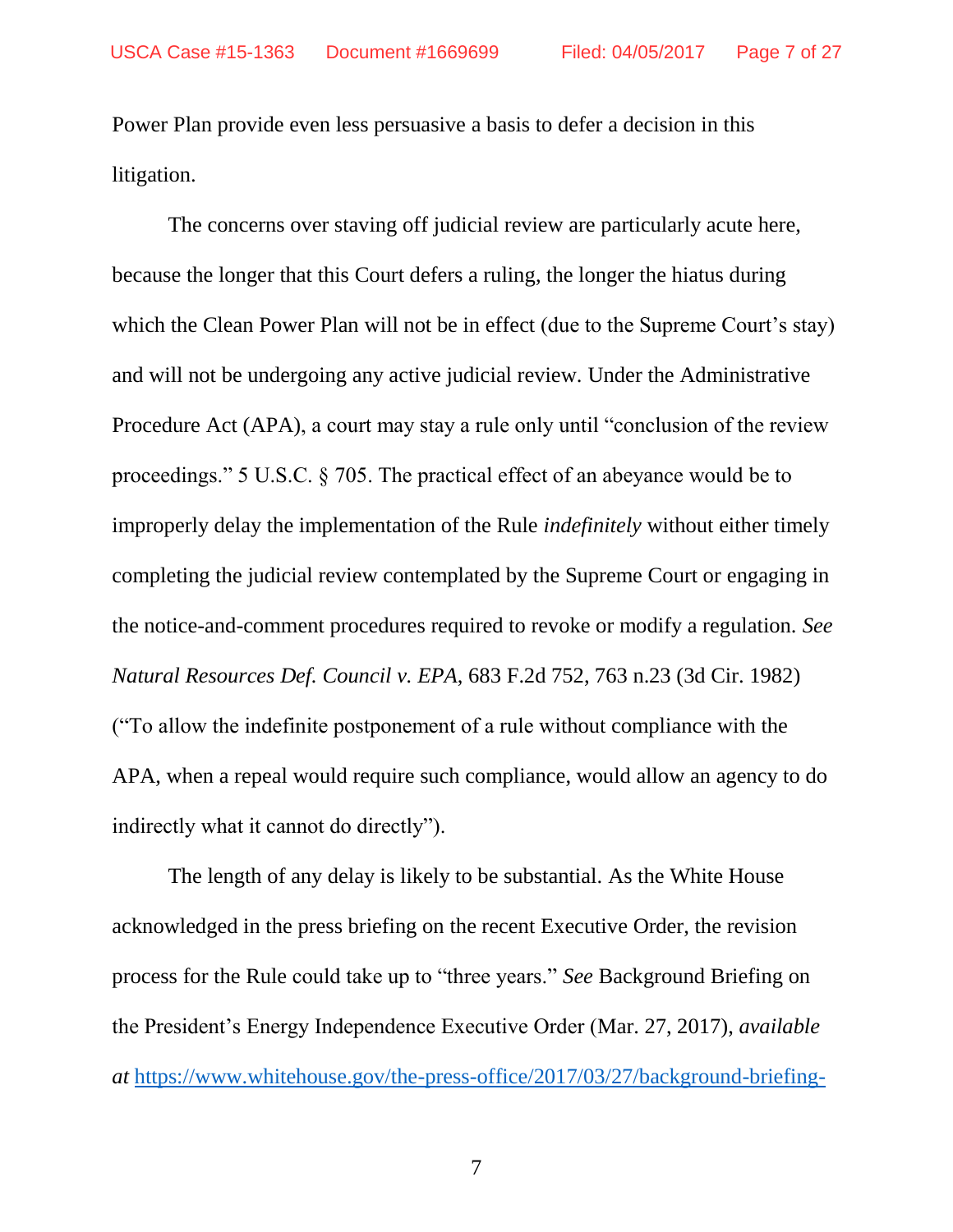[presidents-energy-independence-executive-order.](https://www.whitehouse.gov/the-press-office/2017/03/27/background-briefing-presidents-energy-independence-executive-order) Even that estimate may be optimistic. The Clean Power Plan took EPA more than four years to promulgate after the settlement of the *New York v. EPA* (D.C. Cir. 06-1322) case became final in March 2011, 3 and any revision would have to undergo the same notice-andcomment process, *see* 42 U.S.C. § 7607(d).<sup>4</sup> Moreover, the rulemaking process likely will take even longer if, as Administrator Pruitt has suggested, EPA reverses or retreats from the overwhelming scientific, technical, and legal analysis that supports the Clean Power Plan.<sup>5</sup> If a change to the Rule "rests upon factual

 $\overline{a}$ 

<sup>4</sup> Among other things, EPA must establish a rulemaking docket, 42 U.S.C. § 7607(d)(2); publish a notice of proposed rulemaking that includes supporting factual data, methodology, legal interpretations, and policy considerations, *id.* § 7607(d)(3); and accept written and oral comments from members of the public, *id.* § 7607(d)(4), (5). The final rule must then be accompanied by another statement of basis, an explanation for any changes between the proposed and final rule, and a response to all significant comments. *Id.* § 7607(d)(6).

<sup>5</sup> *Compare* Interview with EPA Administrator on Squawk Box, CNBC (March 9, 2017) ("I would not agree that [carbon dioxide is] a primary contributor to the global warming that we see"), *available at* <http://www.cnbc.com/2017/03/09/epa-chief-scott-pruitt.html> *with* EPA, Causes of Climate Change, *available at* [https://www.epa.gov/climate-change-science/causes](https://www.epa.gov/climate-change-science/causes-climate-change)[climate-change](https://www.epa.gov/climate-change-science/causes-climate-change) (last visited April 5, 2017) ("Carbon dioxide is the primary greenhouse gas that is contributing to recent climate change."); *see also* Transcript

<sup>&</sup>lt;sup>3</sup> Notice of the proposed settlement agreement was published in the Federal Register in December 2010. *See* 75 Fed. Reg. 82,392 (Dec. 30, 2010). The settlement became effective on March 2, 2011, after completion of the notice and comment process pursuant to Clean Air Act  $\S 113(g)$ . Although EPA initially agreed to take final action on a section 111(d) rule for existing power plants by May 26, 2012, the timeframe was extended several times and EPA ultimately did not take final action on a 111(d) rule until August 2015.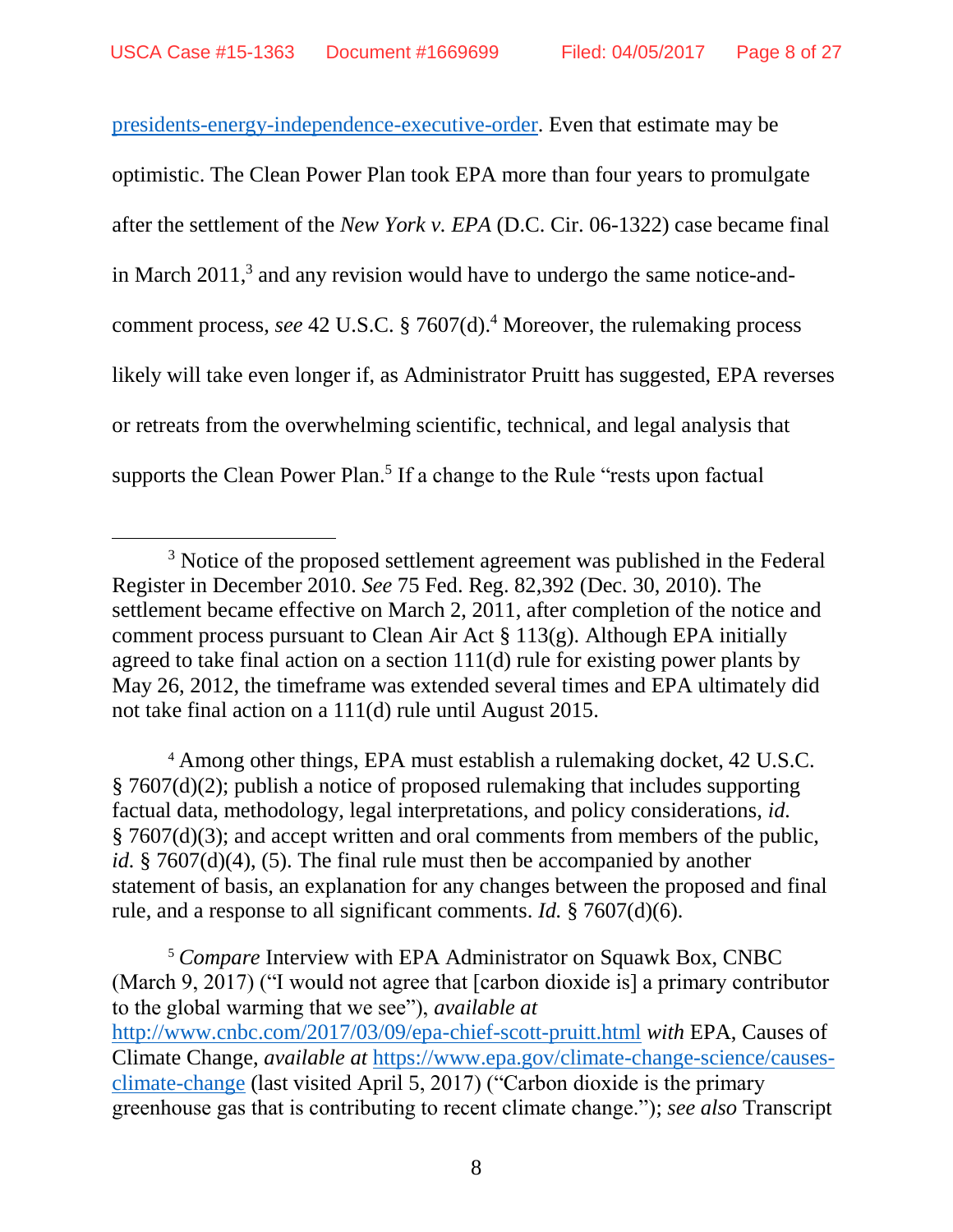findings that contradict those which underlay its prior policy," then EPA will be required to provide a "more detailed justification than what would suffice for a new policy on a blank slate." *FCC v. Fox Television Stations, Inc.*, 556 U.S. 502, 515-16 (2009). Here, that justification would require a response to the lengthy legal memorandum and numerous technical documents underlying the Rule. The *index* to the certified record is more than 1,600 single-spaced pages. ECF No. 1589852. EPA received over four million comments and responded to them in a more than 7,500-page Response to Comments document. *See* EPA Docket No. EPA-HQ-OAR-2013-0602-36876. EPA would have to explain any reversal of the positions it has previously stated in this extensive record.<sup>6</sup>

EPA cites no precedent for holding a case in abeyance for such a lengthy and open-ended period at such a late stage in the Court's proceedings, based on so

 $\overline{a}$ 

of Interview with Administrator Pruitt by Chris Wallace (April 2, 2017), *available at* [http://www.foxnews.com/transcript/2017/04/02/scott-pruitt-on-balancing](http://www.foxnews.com/transcript/2017/04/02/scott-pruitt-on-balancing-environmental-economic-priorities-mitch-mcconnell-on-gorsuch-nomination-health-care-reform.html)[environmental-economic-priorities-mitch-mcconnell-on-gorsuch-nomination](http://www.foxnews.com/transcript/2017/04/02/scott-pruitt-on-balancing-environmental-economic-priorities-mitch-mcconnell-on-gorsuch-nomination-health-care-reform.html)[health-care-reform.html](http://www.foxnews.com/transcript/2017/04/02/scott-pruitt-on-balancing-environmental-economic-priorities-mitch-mcconnell-on-gorsuch-nomination-health-care-reform.html) (stating, with respect to Rule, that the "past administration just made it up").

<sup>&</sup>lt;sup>6</sup> It is unclear that EPA will even have the scientific, legal, and technical staff necessary to undertake a new rulemaking. To meet President Trump's proposed decrease in EPA's fiscal year 2018 budget by 31 percent from 2017, EPA is seeking to eliminate hundreds of employees working on climate change, including twenty lawyers in the Office of General Counsel who provide support for the Clean Power Plan. *See* EPA Memorandum, FY 2018 President's Budget: Major Policy and Final Resource Decisions (Mar. 21, 2017), *available at* [http://www.eenews.net/assets/2017/04/04/document\\_cw\\_02.pdf.](www.eenews.net/assets/2017/04/04/document_cw_02.pdf)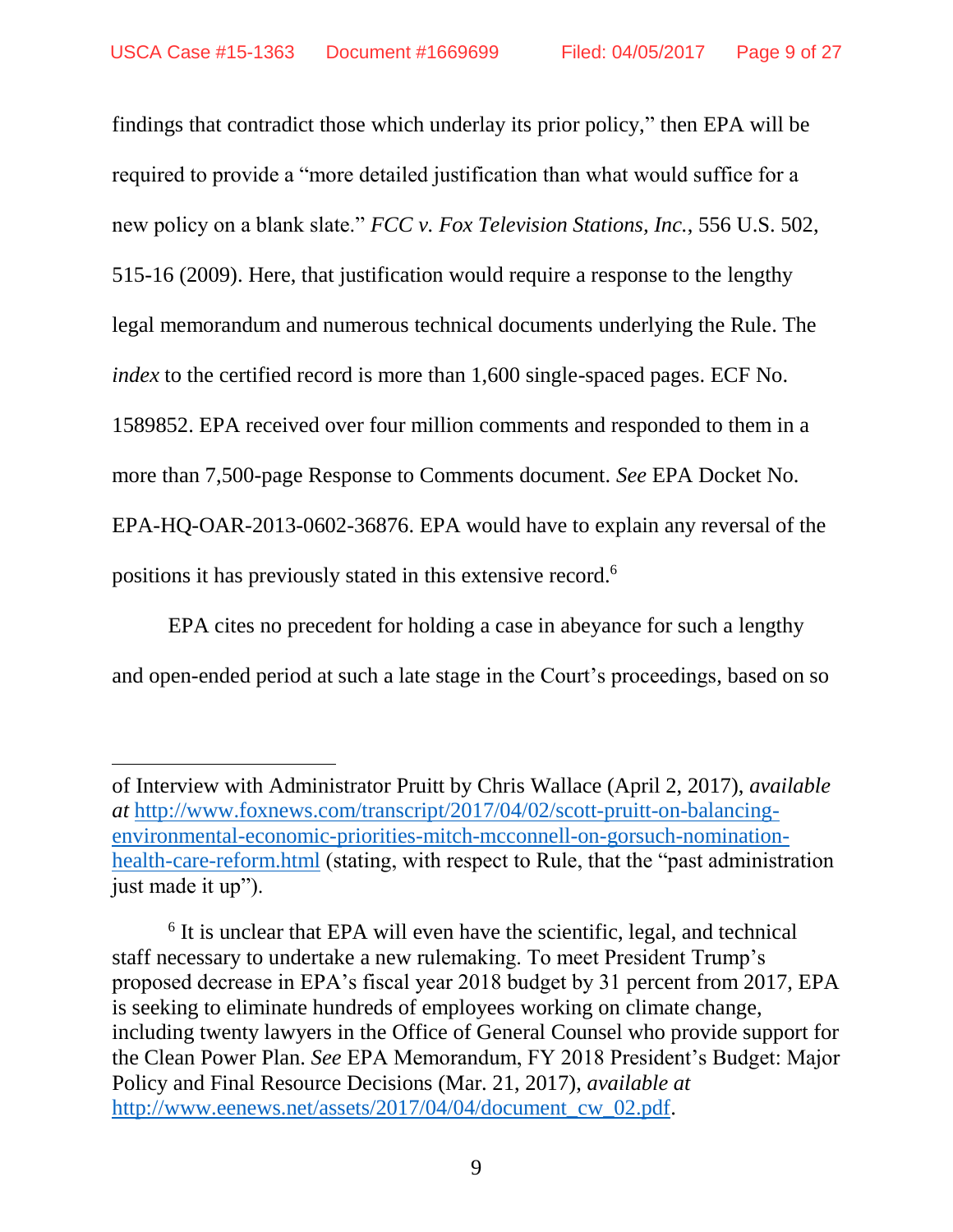preliminary a promise of review. *See* Motion at 7. In *American Petroleum Institute v. EPA*, by contrast, the case was held in abeyance because EPA had already published a proposed rule that revised the regulation being challenged, after briefing but before oral argument. 683 F.3d at 386. The Court in that case warned about the possibility of a "savvy agency" using the initiation of a "new proposed rulemaking" to "perpetually dodge review," but found that the risk of abuse was not present because EPA had agreed to finalize the proposed rule by the end of the year. *Id.* at 388-89. Here, there is no proposed rule let alone a "definite end date" for a new final rule. *Id.* at 389. Indeed, there is no definite date to even *begin* the process of a new rulemaking.

The other cases cited by EPA are also readily distinguishable. In *Sierra Club v. EPA*, the Court granted EPA's unopposed motion to hold the case in abeyance before briefing had even begun, while EPA reconsidered and accepted additional comments on the challenged rule. 551 F.3d 1019, 1023 (D.C. Cir. 2008); *see* Order (Jan. 2, 2004), D.C. Cir. No. 02-1135, ECF No. 794211 (establishing briefing schedule); Order (Feb. 19, 2004), *id.*, ECF No. 804148 (holding case in abeyance). Likewise, in *New York v. EPA*, the Court held the case in abeyance prior to briefing to allow EPA to complete reconsideration, which EPA represented would take less than a month from the date of the Court's order. Order, 2003 WL 22326398, at \*1 (Sept. 30, 2003); *see* Per Curiam Order (Feb. 24, 2004), D.C. Cir.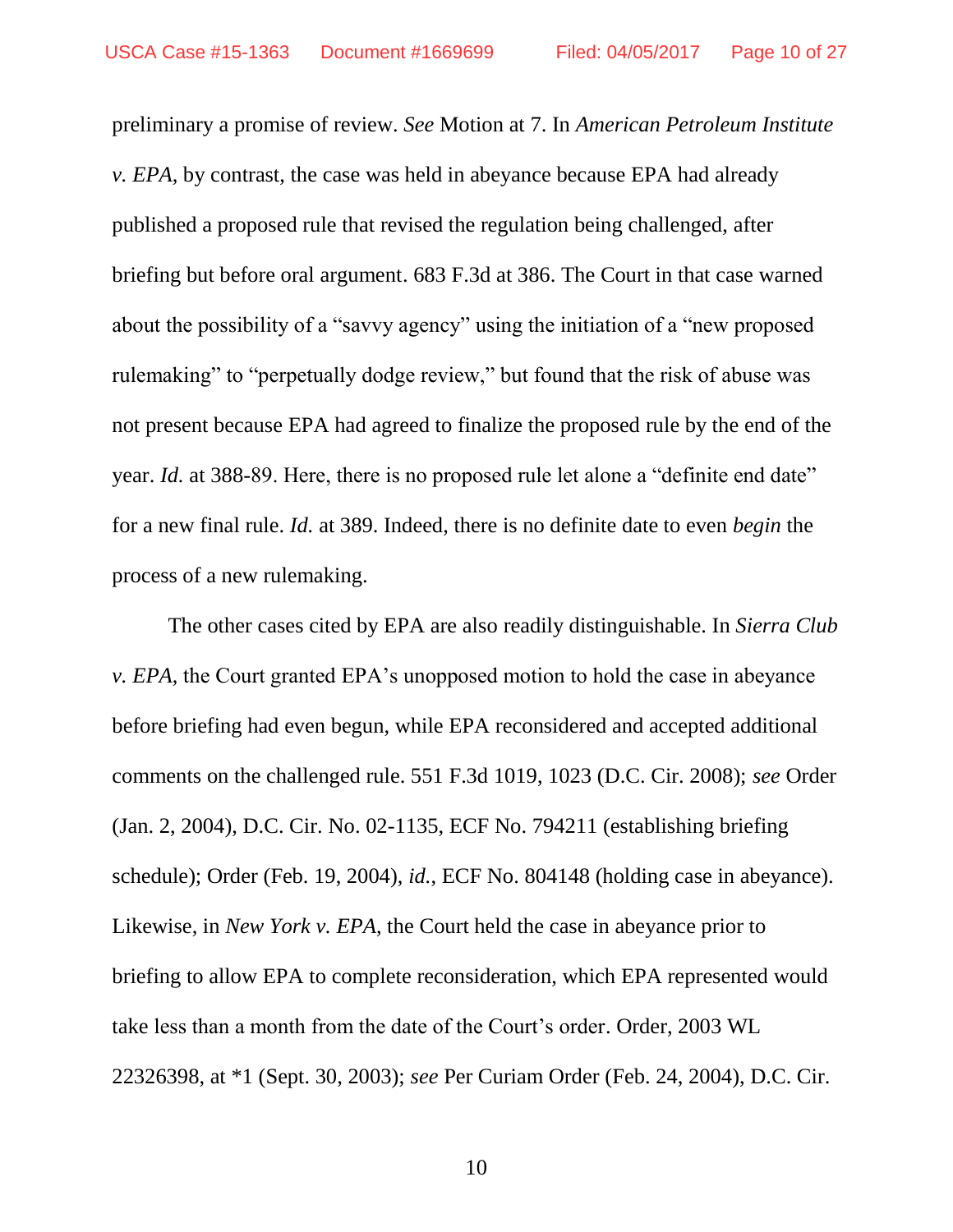No. 02-1387 (Complex), ECF No. 805148 (establishing briefing schedule). In all these cases, EPA was expected to act within a reasonable time frame, and the abeyance was accomplished with minimal disruption of the litigation. Here, the opposite is true: there is no time frame for EPA's review of the Rule, and an abeyance would upend a fully briefed and argued case.

Earlier this week, the U.S. Supreme Court denied a similar motion by the Federal Government to hold in abeyance a proceeding challenging a regulation interpreting "waters of the United States" under the Clean Water Act. *See* Order, *Nat'l Ass'n of Mfrs. v. Dep't of Defense*, Case No. 16-299 (Apr. 3, 2017). The Government's motion there, similar to the one here, was based on a recent Executive Order requiring EPA and the U.S. Army Corps of Engineers to "'publish for notice and comment a proposed rule rescinding or revising the rule, as appropriate and consistent with law,'" and a related administrative notice of the agencies' intent to review the rule. *See* Notice of Executive Order and Related Agency Action and Motion of the Federal Respondents to Hold the Briefing Schedule in Abeyance, Supreme Court Case No. 16-299, at 2-3 (Mar. 2017) (attached as Exhibit 1), quoting Executive Order, 82 Fed. Reg. 12,497 (Mar. 3, 2017). The Supreme Court's decision to adjudicate the dispute before it, despite the agencies' expressed intent to rescind or revise the regulation at issue,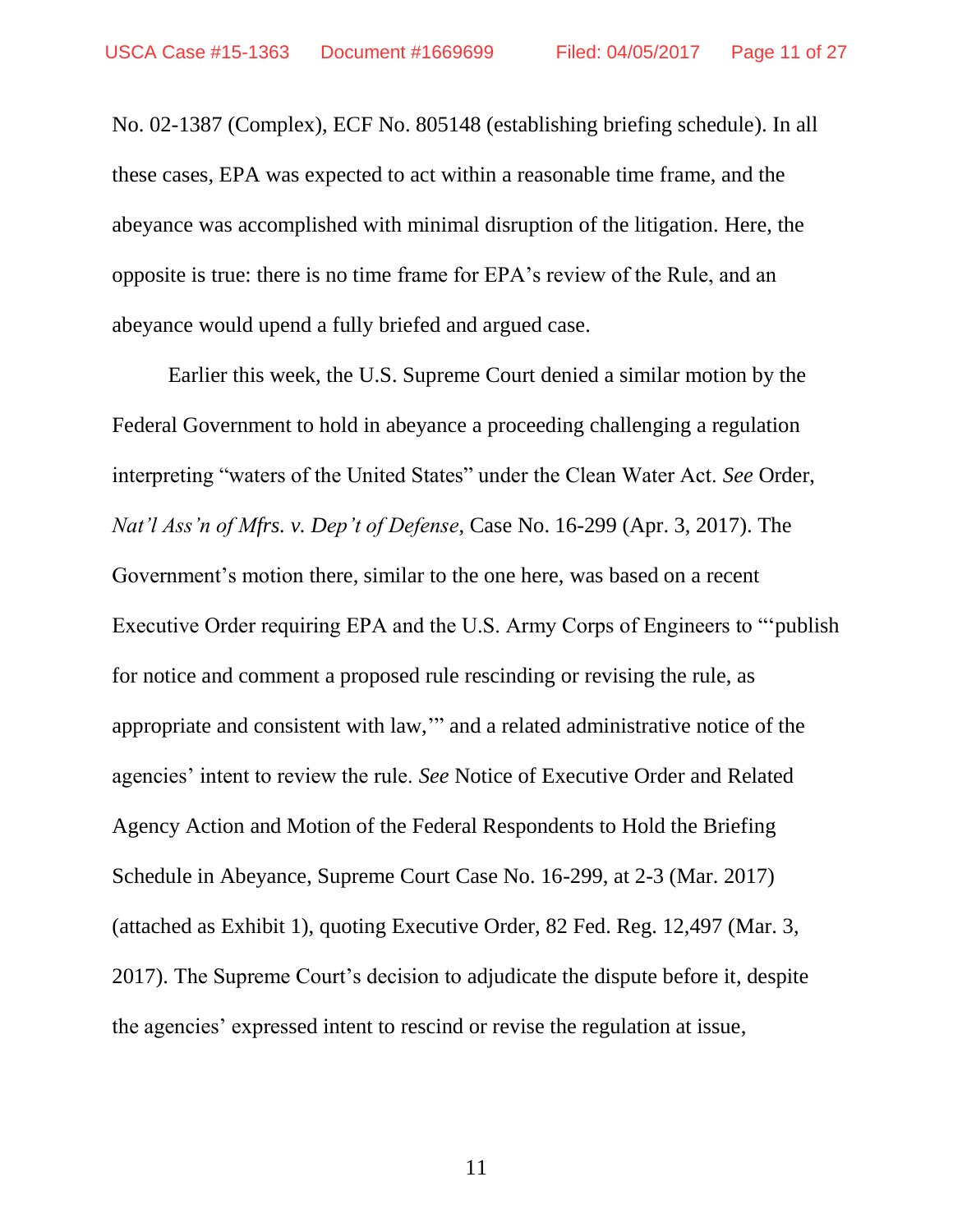undermines EPA's claim here that its mere intent to review the Clean Power Plan warrants an indefinite delay in this proceeding.

### **II. Holding the Case in Abeyance Would Frustrate Judicial Economy.**

Contrary to EPA's claim, Motion at 6, holding these cases in abeyance would frustrate, not promote, judicial economy, given the advanced stage of the litigation. These consolidated cases have been fully briefed on an expedited basis, with more than one thousand pages of briefing submitted by more than two hundred parties, intervenors, and amici; and the *en banc* Court heard seven hours of oral argument more than six months ago. This proceeding is thus ripe for a decision from this Court. By contrast, granting an open-ended, years-long abeyance at the eleventh hour would render meaningless the extraordinary efforts exerted by both this Court and the litigants over the past year.<sup>7</sup> There is no basis for this Court to delay issuing its ruling while EPA decides what, if anything, to do next.

In addition to directly affecting the Clean Power Plan, this Court's ruling will also resolve legal issues that will define certain boundaries of any new rulemaking that EPA undertakes in this area, reducing the prospect for future

 $\overline{a}$ 

<sup>&</sup>lt;sup>7</sup> At the end of oral argument, Judge Henderson recognized the tremendous resources dedicated to this case: "Let me just say on behalf of the whole Court, I feel like we've all been through a marathon today. . . . I can't imagine the hours and days and weeks you've put into this case, and you have given us all we need and more, probably, to work on it, so now it's up to us." Oral Argument Tr. at 319.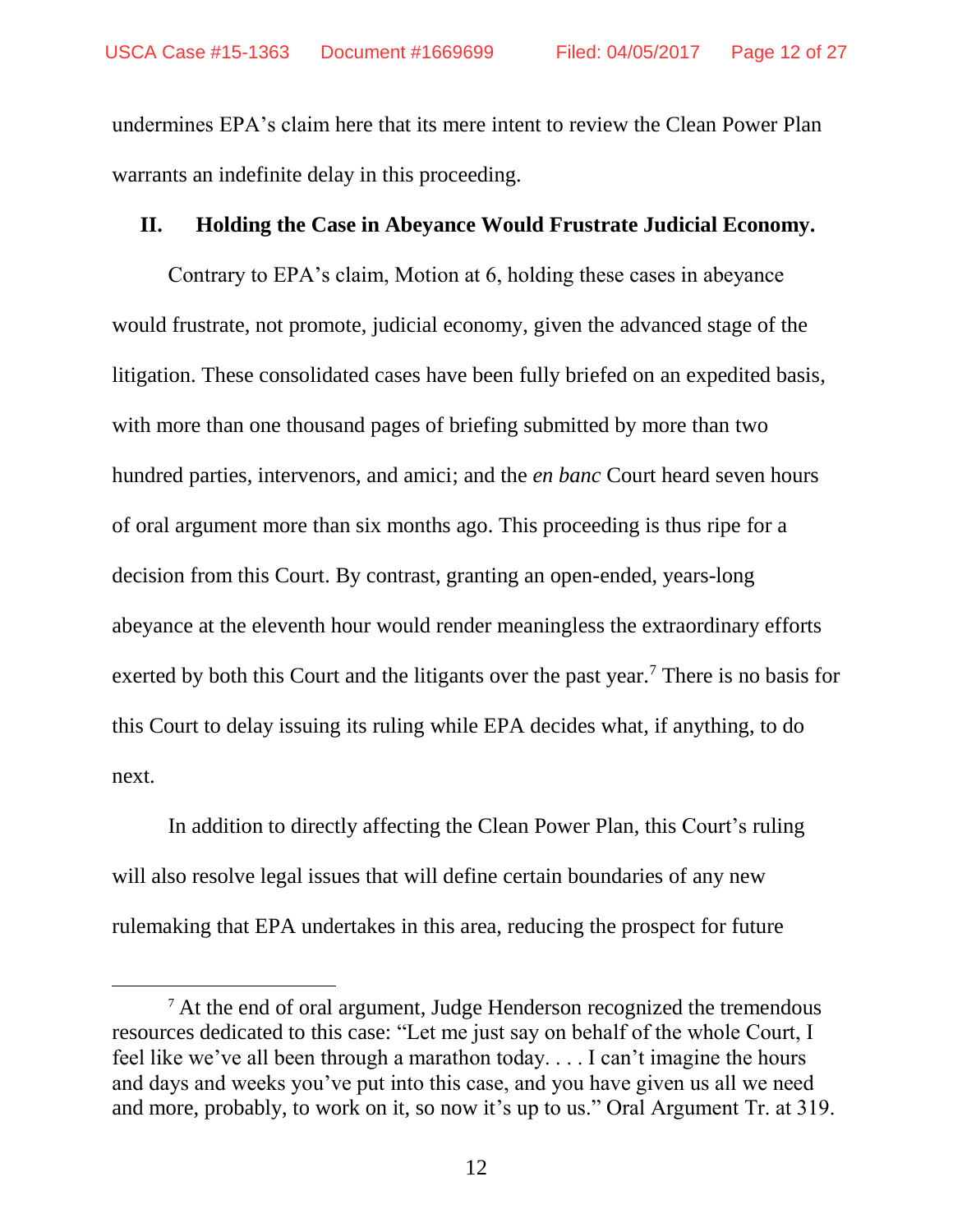litigation over the same legal issues in response to any new rulemaking. In an analogous situation, this Court declined EPA's request to defer issuing an opinion on the validity of a regulation that the agency intended to vacate, holding that a merits decision on the soon-to-be-vacated rule would meaningfully affect EPA's future rulemaking and settle open legal disputes between the parties that were likely to recur. *Chlorine Chemistry Council v. EPA*, 206 F.3d 1286, 1290 (D.C. Cir. 2000). Similar reasoning supports issuing a decision here.

Specifically, there are a number of "core" legal issues that not only affect the validity of the Clean Power Plan, but also will almost certainly arise in any subsequent EPA action to rescind or revise the Rule (and any litigation challenging such action). For example, this Court is currently considering whether to uphold EPA's longstanding interpretation that it can regulate different pollutants from the same source under section 111(d) and section 112. *See* EPA Br. at 96-97 (ECF No. 1609995) (discussing EPA's longstanding interpretation of section 111(d)). Because the section 112 issue concerns EPA's threshold authority to regulate greenhouse gas emissions from power plants at all, it is almost certain to arise again in future rulemaking and litigation, and the parties would benefit from a definitive ruling on this fully briefed issue in this proceeding.

Likewise, a ruling on whether EPA can consider generation-shifting in determining the "best system of emission reduction," or is specifically limited to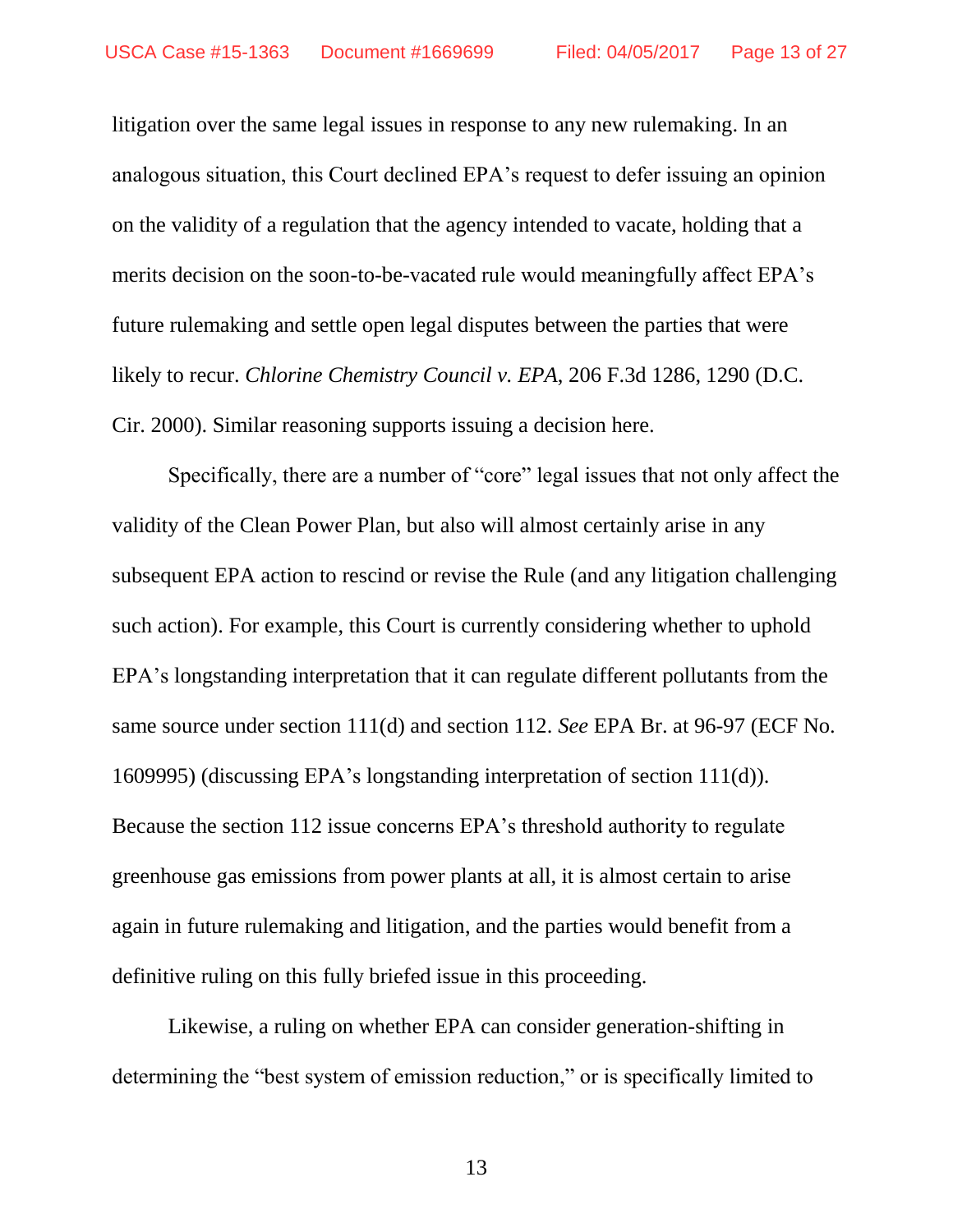"inside-the-fenceline" measures, is likely to determine the course of future rulemaking and litigation. In this proceeding, EPA and Respondent-Intervenors have argued that restricting the Rule to "inside-the-fenceline" measures would improperly ignore systems of emissions reduction that are already being used by industry and regulators. *See* EPA Br. at 29-31 (ECF No. 1609995); State Intervenors Br. at 28-29 (ECF No. 1610024); Calpine et al. Br. at 2-9 (ECF No. 1609980); Environmental and Public Health NGOs Br. at 7-10 (ECF No. 1610004). If EPA can lawfully consider these measures, ignoring them would be arbitrary and capricious. *See Motor Vehicle Mfrs. Ass'n v. State Farm Mut. Auto. Ins. Co.*, 463 U.S. 29, 43 (1983) (agency action that "entirely failed to consider an important aspect of the problem" would be arbitrary and capricious).

Finally, petitioners in this litigation have asserted that the Clean Power Plan interferes with state regulatory authority in ways that trigger both statutory and constitutional concerns. EPA and Respondent-Intervenors have argued in response that Petitioners mischaracterize the effect of the Rule and that the Clean Air Act authorizes the Rule's methods of reducing greenhouse gas emissions from existing power plants. A resolution of these arguments will settle the parties' dispute over the limits on EPA's authority under the Clean Air Act, and determine whether EPA can rely on such limitations if it subsequently decides to revise the Rule.

14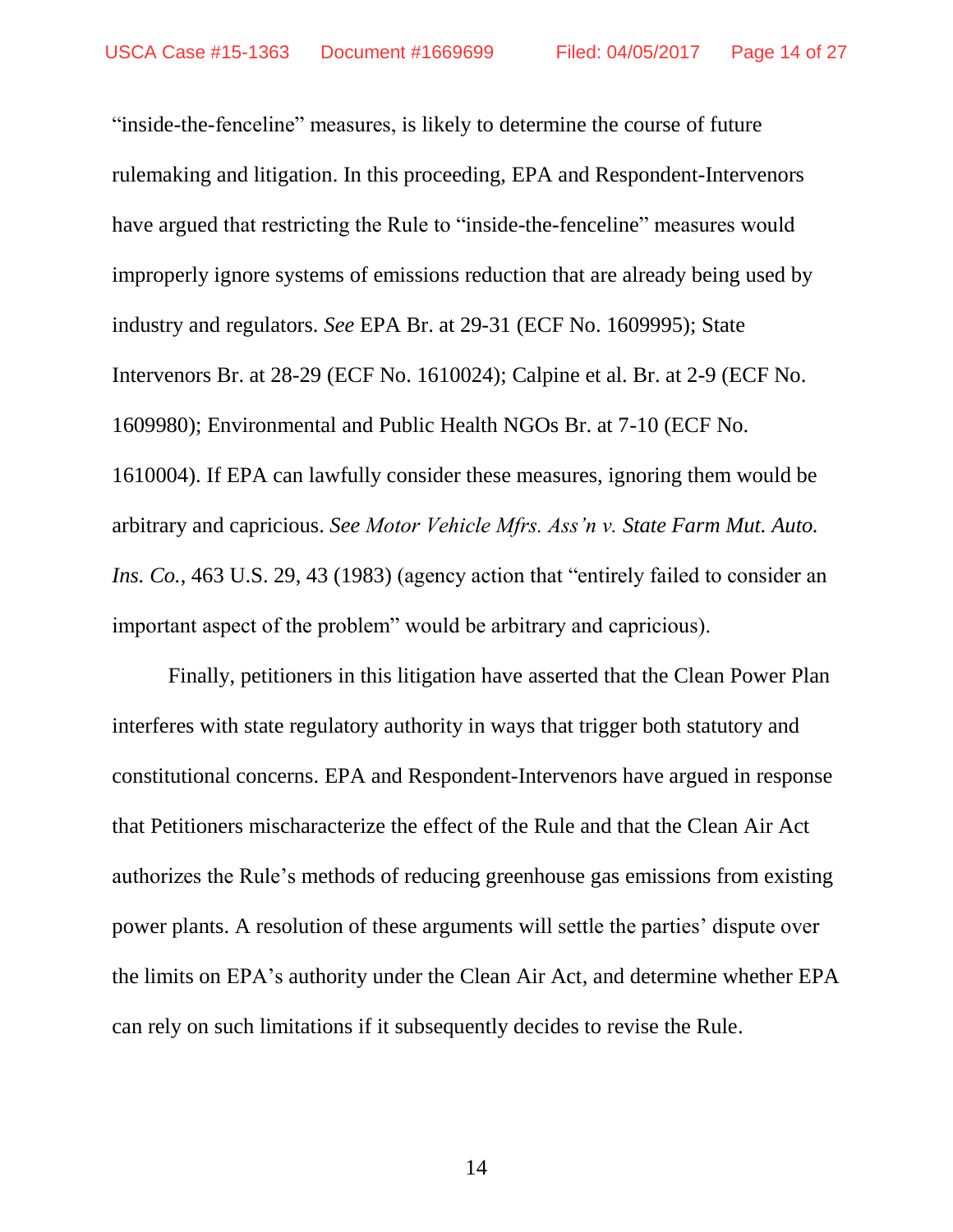In short, an abeyance is not warranted in light of the enormous efforts that this Court and the litigants have already invested in the litigation, and the important effect that any ruling will have both on the Clean Power Plan itself and on any future rulemaking by EPA.

#### **III. Holding the Proceeding in Abeyance Would Harm State Intervenors.**

Delaying a decision here would concretely harm State Intervenors, many of whom have sought for more than a decade to compel EPA to regulate carbon dioxide emissions from power plants. Ever since the Supreme Court's stay of the Clean Power Plan, a decision from this Court has been an essential prerequisite to clearing the way for enforcement of the Rule's urgently-required pollution guidelines.

EPA argues that Intervenors will not be harmed by abeyance because "no carbon dioxide emission reductions are required from sources until 2022 at the earliest" (Motion at 8), but this argument ignores the Administrator's recent statement to 47 governors that he will support "day-to-day" tolling of compliance deadlines under the Clean Power Plan while this litigation remains pending. *E.g*, Letter from Administrator Pruitt to New York Governor Cuomo (Mar. 30, 2017) (attached as Exhibit 2). Under such an approach, every day of delay in this case would postpone when the Rule's significant emission reduction benefits are realized.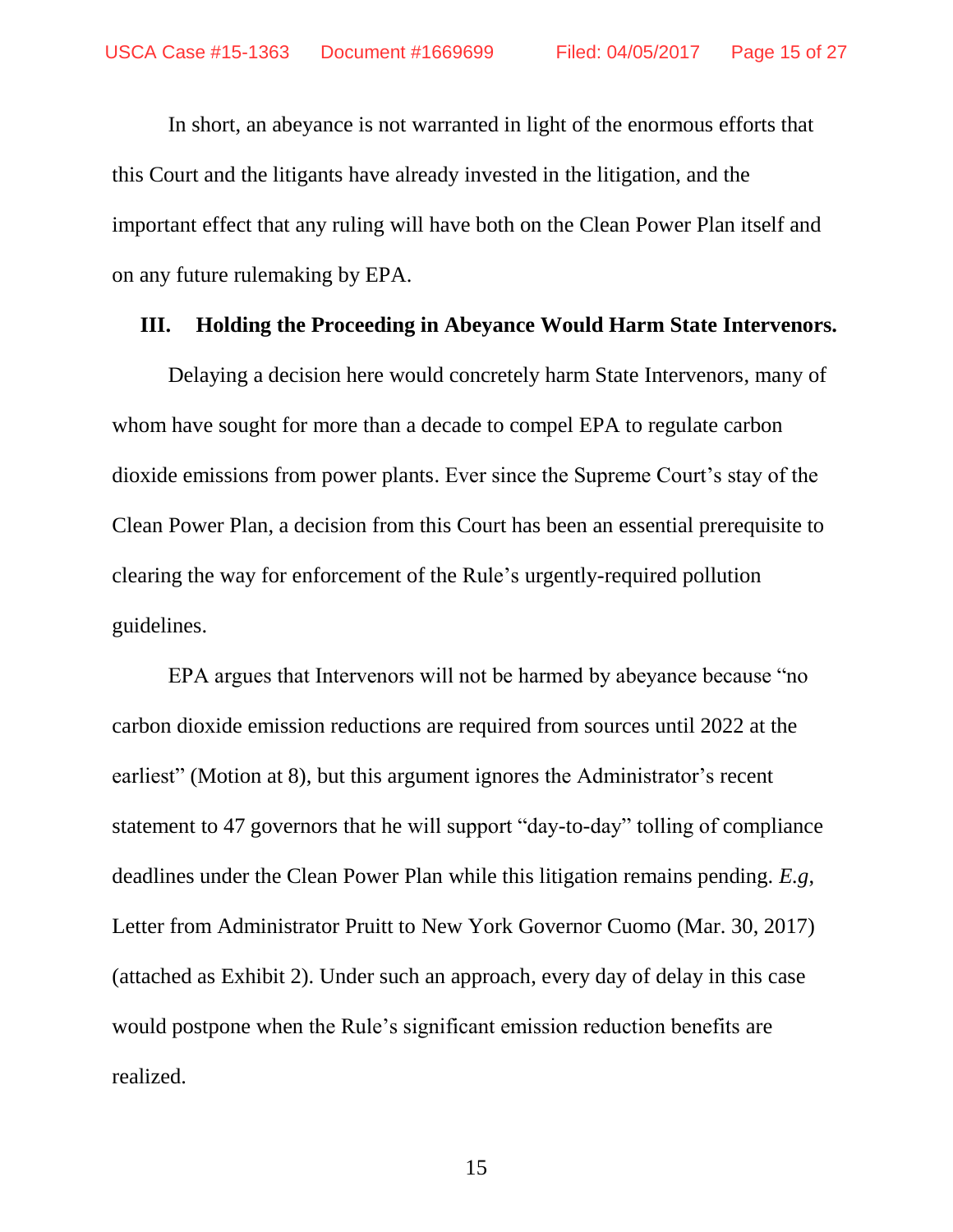Such delays harm State Intervenors and their residents, who have waited years to obtain relief—under this provision of the Clean Air Act in particular from carbon dioxide emissions by power plants. EPA found that greenhouse gases, including carbon dioxide, pose a serious danger to public health and welfare in 2009. 74 Fed. Reg. 66,496, 66,497 (Dec. 15, 2009). The experience of State Intervenors bears out this finding. State Intervenors have experienced increased temperatures, leading to increased ozone levels that exacerbate breathing conditions such as asthma and can lead to health problems or death. *See*  Declarations in Joint Addendum in Opposition to Stay, ECF No. 1587530, at A3 (California), A61 (Connecticut), A101-02 (Oregon), A243 (Boulder). They have experienced more severe storms, wildfires, and droughts. *See id.* at A2-6 (California), A28-29 (Washington), A60-61 (Connecticut), A101-02 (Oregon), A112-13 (New York), A156-57 (Minnesota), A161 (New Hampshire), A236-38 (Boulder). Coastal areas have experienced higher sea levels, while increased ocean acidity caused by absorption of carbon dioxide has hurt fisheries and coastal wildlife. *Id.* at A5-6 (California), A29 (Washington), A101-102 (Oregon), A112- 13 (New York). In South Florida, flooding exacerbated by rising seas is now commonplace, adversely impacting homes, roads, bridges, drinking water, and sewage systems. *Id*. at A249-53 (South Miami), A266-70 (multi-city letter discussing similar hardships faced by other South Florida municipalities, including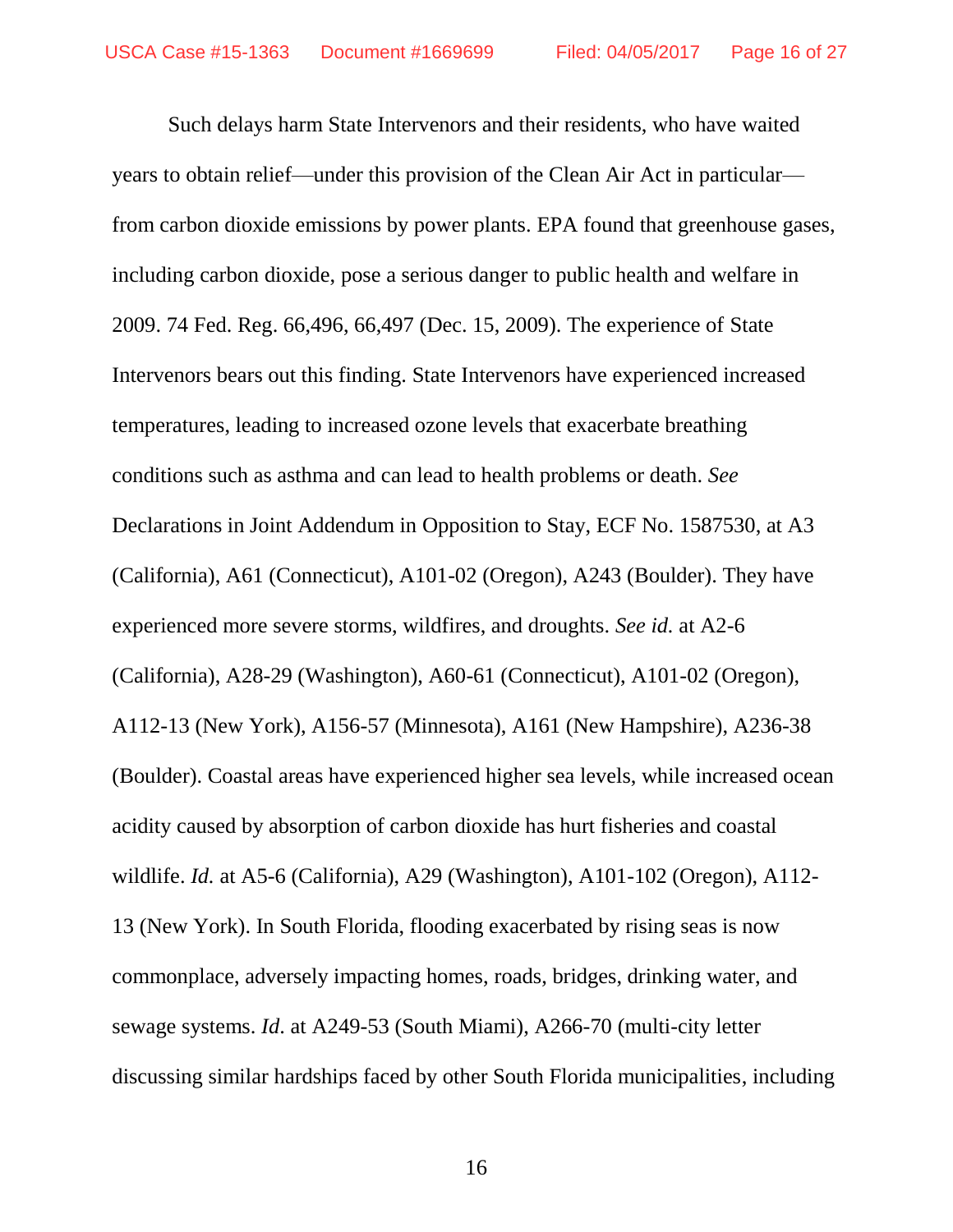$\overline{a}$ 

Respondent-Intervenor Broward County). These harms have continued since the Rule was stayed. *See, e.g., Our Changing Planet*, U.S. Global Change Research Program for FY 2017 at 2, *available at*

[https://downloads.globalchange.gov/ocp/ocp2017/Our-Changing-Planet\\_FY-](https://downloads.globalchange.gov/ocp/ocp2017/Our-Changing-Planet_FY-2017_full.pdf)

2017 full.pdf (climate-driven impacts include risks to human health; more frequent and intense storms that threaten food security, infrastructure, and livelihoods; sea level rise and coastal flooding; international stability; and U.S. national security).

Moreover, State Intervenors have worked to reduce domestic greenhouse gas emissions.<sup>8</sup> Nine northeast and mid-Atlantic States—all Respondent-Intervenors here—formed the Regional Greenhouse Gas Initiative, which created a trading program through which power plants can buy and sell allowances to meet agreedupon limits. State Intervenors Br. at 27 (ECF No. 1610024). California and Minnesota have implemented some of the same measures EPA included in the Rule to reduce emissions in those states. *Id.* at 28. These emissions reductions have

<sup>8</sup> *See, e.g.,* Cal. Code Regs. tit. 17, §§ 95801-96022; Conn. Gen. Stat. § 22a-200c & Conn. Agencies Regs. § 22a-174-31; Del. Code Ann. tit. 7, § 6043 & Del. Admin. Code tit. 7, ch. 1147; Me. Rev. Stat. Ann. tit. 38, ch. 3-B; Md. Code Ann., Envir., § 2–1002(g); Mass. Gen. Laws ch. 21A, § 22 & 310 Mass. Code Regs. 7.70; N.Y. Comp. Codes R. & Regs. tit. 6, Part 251; Or. Rev. Stat. § 469.503(2); R.I. Gen. Laws. § 23-82-4; Vt. Stat. Ann. tit. 30, § 255; Wash. Rev. Code § 80.80.040(b).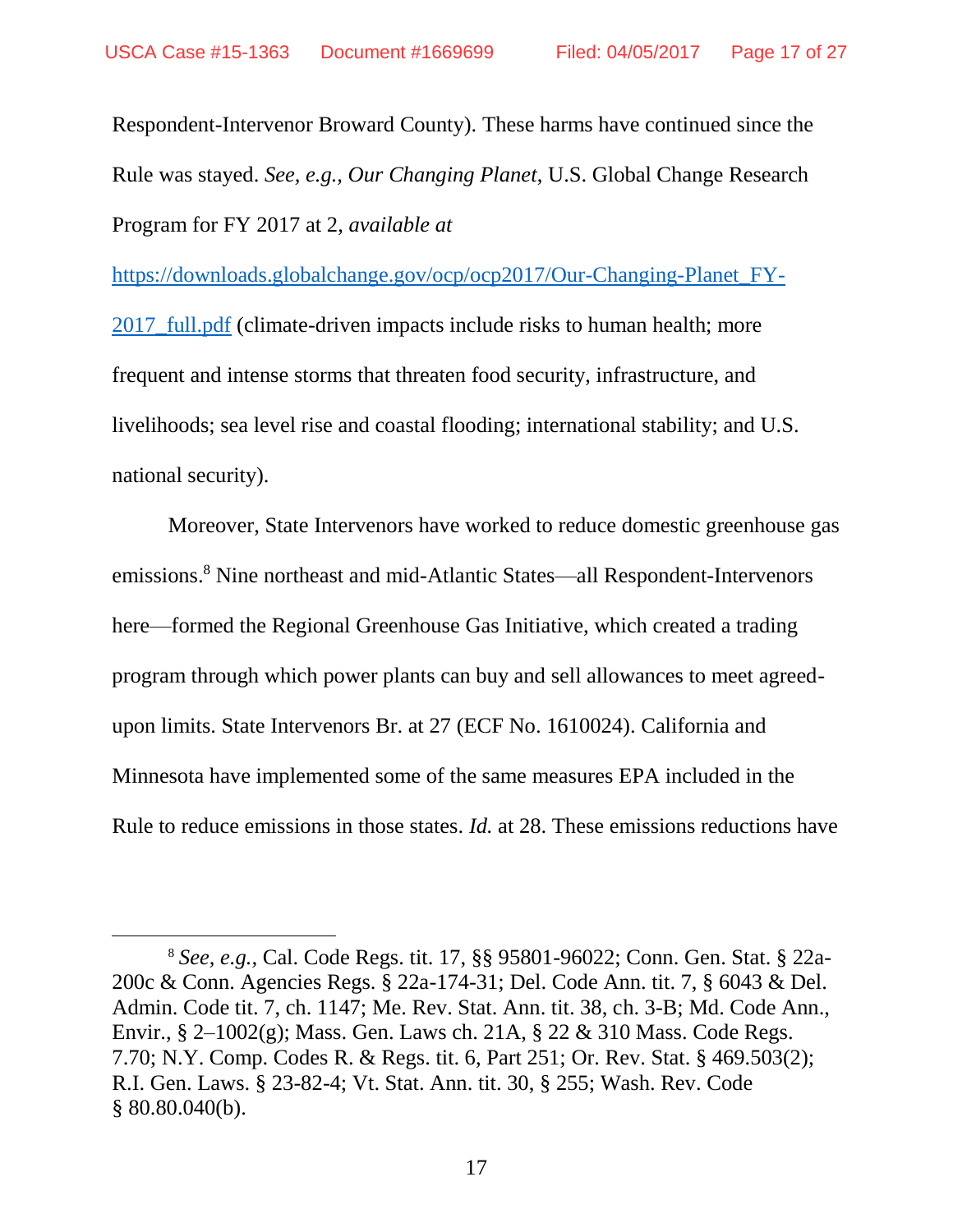been accomplished cost-effectively within growing state and regional economies, without hurting the reliability of the electric grid. *Id.* at 28-29.

But more must be done. The nature of climate change means State Intervenors are harmed by emissions from other states that have not been as proactive. State Intervenors have persistently sought remedies for those harms on a variety of fronts for more than a decade. *See, e.g., Am. Elec. Power Co. v. Connecticut*, 564 U.S. 410 (2011) (*AEP*); *New York v. EPA* (D.C. Cir No. 06- 1322); *Massachusetts v. EPA,* 549 U.S. 497 (2007). A decision from this Court on the scope of EPA's authority under the Clean Air Act would affect the States' ability to pursue relief from such emissions through the Act or through other means, such as public nuisance suits. *See AEP*, 564 U.S. at 423; Oral Argument Tr. at 172 (comment by Judge Millet expressing concern of a "bait-and-switch" to avoid regulation of existing power plants in private nuisance actions *or* section 111(d)). If these cases are held in abeyance for the foreseeable future, carbon dioxide emissions from power plants – the largest domestic stationary source of such emissions – would remain unregulated, further harming State Intervenors.

The Clean Power Plan is an important step towards fulfilling EPA's obligation to address the ongoing harm caused by global climate change, pursuant to the Clean Air Act section that "speaks directly" to carbon dioxide emissions from power plants. *See AEP*, 564 U.S. at 424. Clean Air Act section 111(d)

18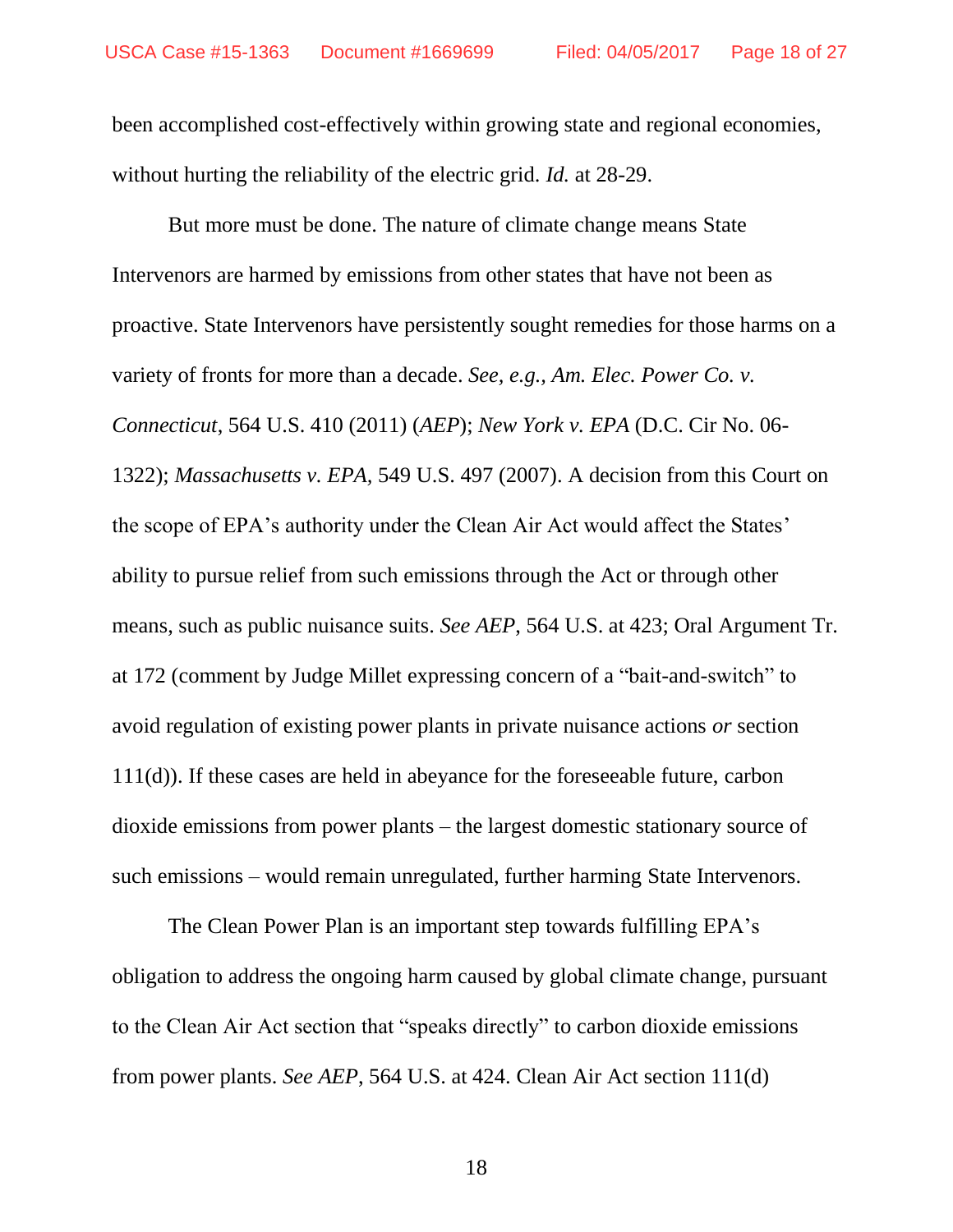preserves a special role for the States, which are responsible for developing standards of performance according to EPA guidelines. *See* Pets. Br. on Core Legal Issues at 75 (ECF No. 1610010) ("It is States that are to submit plans establishing standards of performance . . ."). Accordingly, if EPA no longer will defend the Rule as promulgated, State Intervenors are ideally situated to defend it, as intervenors have done in similar cases involving agency regulations. *See, e.g., Envt'l Defense v. Duke Energy Corp.*, 549 U.S. 561, 573 (2007); *Wyoming v. U.S. Dept. of Agriculture*, 662 F.3d 1209, 1225-26 (10th Cir. 2011), *cert denied* 133 S. Ct. 417 (2012); *Nat'l Parks Conservation Ass'n v. Salazar*, 660 F.Supp.2d 3, 5 (D.D.C. 2009).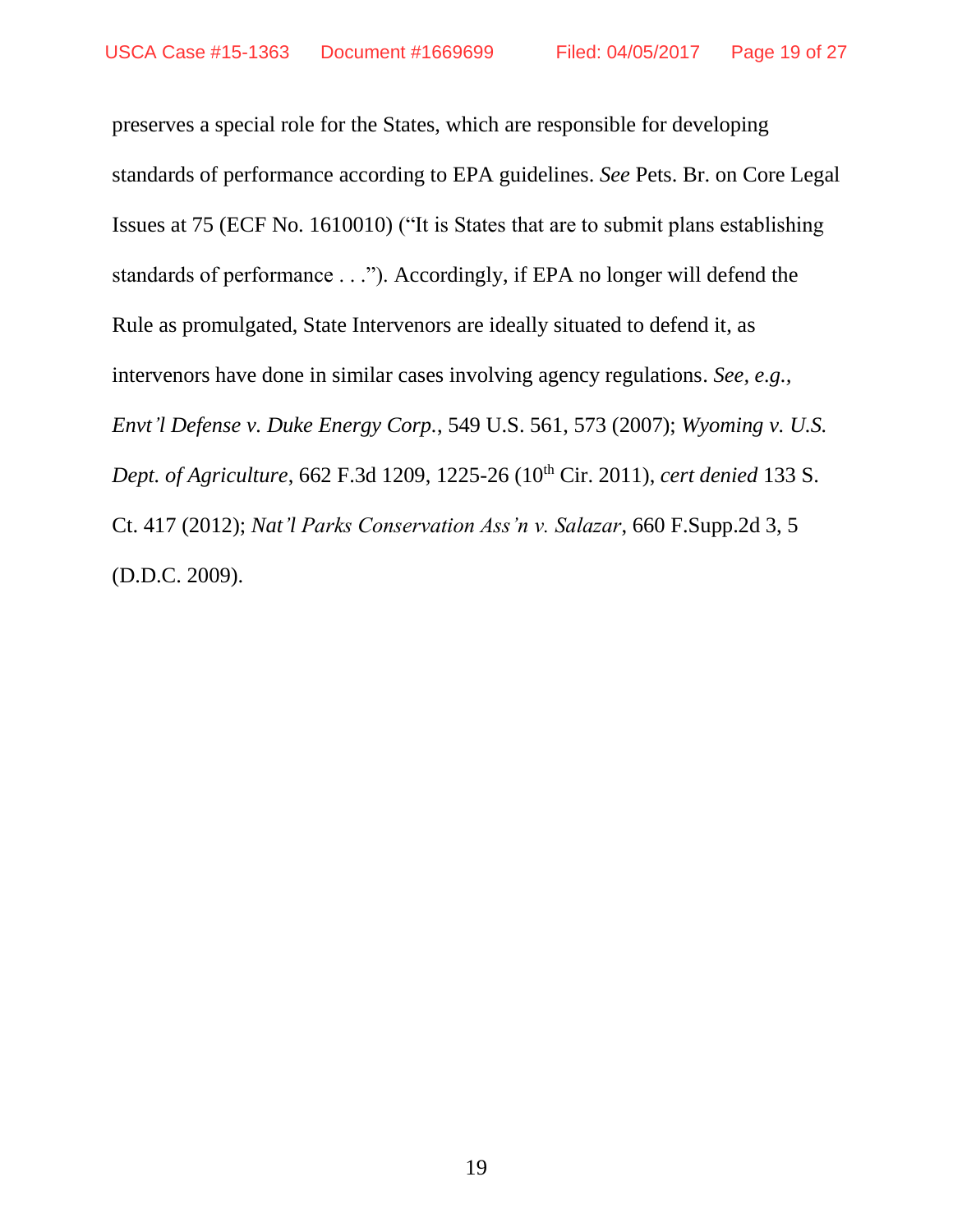## **CONCLUSION**

This Court should deny the Motion.

 $\overline{a}$ 

Dated: April 5, 2017 Respectfully Submitted,

FOR THE STATE OF NEW YORK

## ERIC T. SCHNEIDERMAN ATTORNEY GENERAL

\_\_\_\_\_\_\_\_\_\_\_\_\_\_\_\_\_\_\_\_\_\_\_\_

/s/ *Brian Lusignan*<sup>9</sup>

Barbara D. Underwood Solicitor General Steven C. Wu Deputy Solicitor General Michael J. Myers Morgan A. Costello Brian Lusignan Assistant Attorneys General Environmental Protection Bureau The Capitol Albany, NY 12224 (518) 776-2400

<sup>9</sup> Counsel for the State of New York represents that the other parties listed in the signature blocks below consent to the filing of this motion.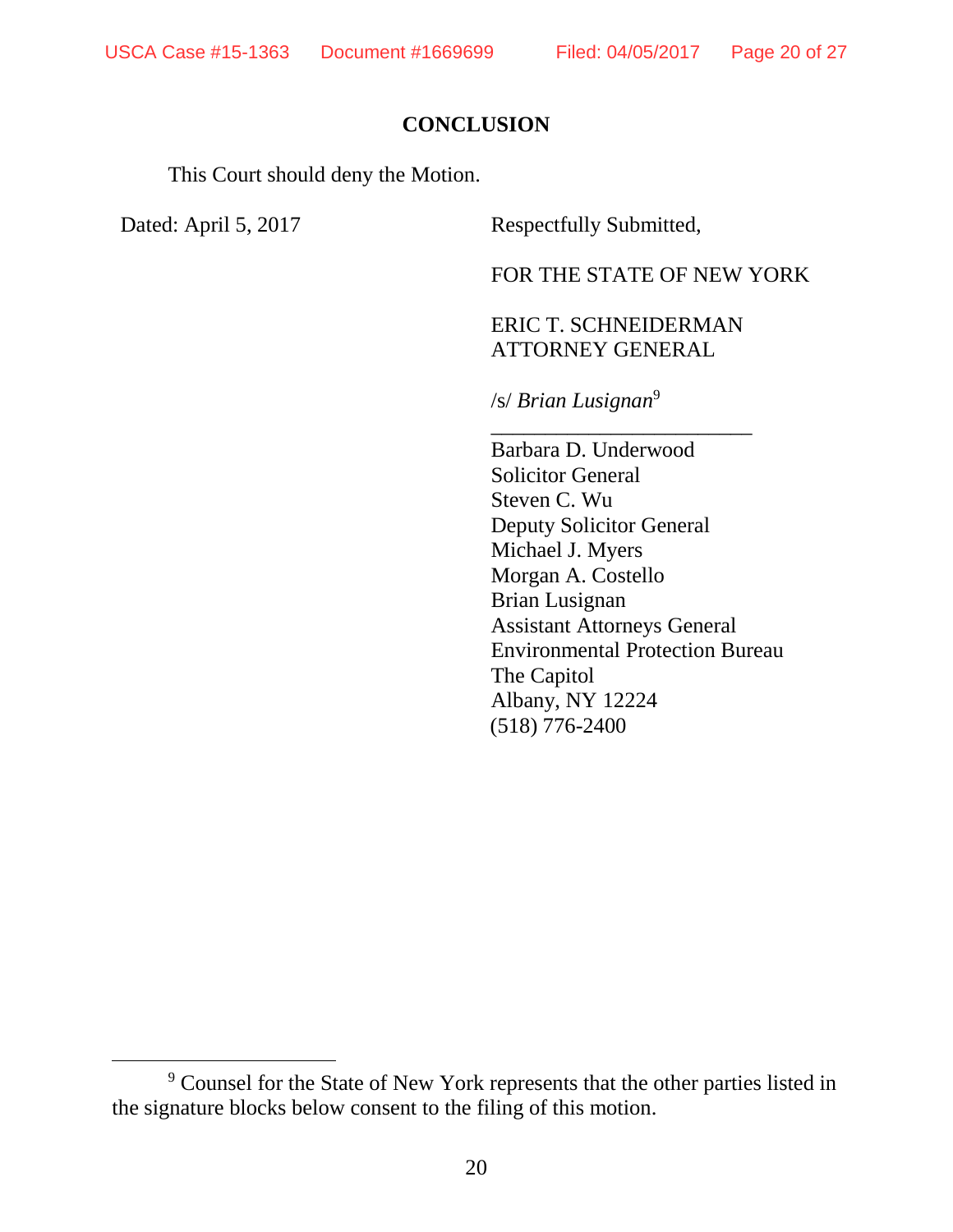#### FOR THE STATE OF CALIFORNIA

## XAVIER BECERRA

ATTORNEY GENERAL Robert W. Byrne Sally Magnani Senior Assistant Attorneys General Gavin G. McCabe David A. Zonana Supervising Deputy Attorneys General Jonathan Wiener M. Elaine Meckenstock Deputy Attorneys General 1515 Clay Street Oakland, CA 94612 (510) 879-1300

FOR THE STATE OF **CONNECTICUT** 

GEORGE JEPSEN ATTORNEY GENERAL Matthew I. Levine Scott N. Koschwitz Assistant Attorneys General Office of the Attorney General P.O. Box 120, 55 Elm Street Hartford, CT 06141-0120 (860) 808-5250

Attorneys for the State of California, by and through Governor Edmund G. Brown, Jr., the California Air Resources Board, and Attorney General Xavier Becerra

#### FOR THE STATE OF DELAWARE

MATTHEW P. DENN ATTORNEY GENERAL Valerie S. Edge Deputy Attorney General Delaware Department of Justice 102 West Water Street, 3d Floor Dover, DE 19904 (302) 739-4636

#### FOR THE STATE OF HAWAII

DOUGLAS S. CHIN ATTORNEY GENERAL William F. Cooper Deputy Attorney General 465 S. King Street, Room 200 Honolulu, HI 96813 (808) 586-4070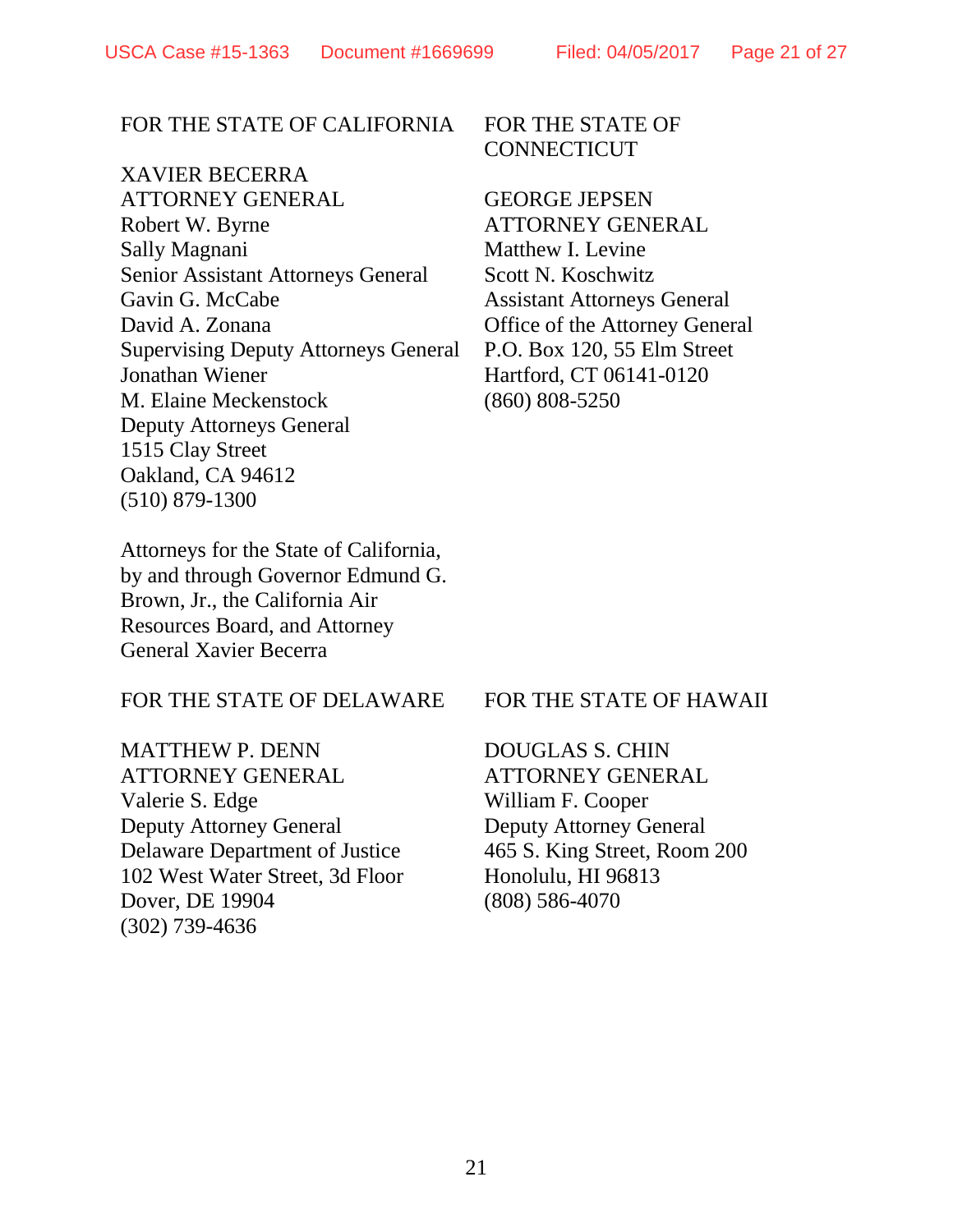## FOR THE STATE OF ILLINOIS

LISA MADIGAN ATTORNEY GENERAL Matthew J. Dunn Gerald T. Karr James P. Gignac Assistant Attorneys General 69 W. Washington St., 18th Floor Chicago, IL 60602 (312) 814-0660

FOR THE STATE OF MAINE

JANET T. MILLS ATTORNEY GENERAL Gerald D. Reid Natural Resources Division Chief 6 State House Station Augusta, ME 04333 (207) 626-8800

FOR THE COMMONWEALTH OF **MASSACHUSETTS** 

MAURA HEALEY ATTORNEY GENERAL Melissa A. Hoffer Christophe Courchesne Assistant Attorneys General Environmental Protection Division One Ashburton Place, 18th Floor Boston, MA 02108 (617) 963-2423

FOR THE STATE OF IOWA

THOMAS J. MILLER

ATTORNEY GENERAL Jacob Larson Assistant Attorney General Office of Iowa Attorney General Hoover State Office Building 1305 E. Walnut Street, 2nd Floor Des Moines, Iowa 50319 (515) 281-5341

FOR THE STATE OF MARYLAND

BRIAN E. FROSH ATTORNEY GENERAL Steven M. Sullivan Solicitor General 200 St. Paul Place, 20<sup>th</sup> Floor Baltimore, MD 21202 (410) 576-6427

## FOR THE STATE OF MINNESOTA

LORI SWANSON ATTORNEY GENERAL Karen D. Olson Deputy Attorney General Max Kieley Assistant Attorney General 445 Minnesota Street, Suite 900 St. Paul, MN 55101-2127 (651) 757-1244

Attorneys for State of Minnesota, by and through the Minnesota Pollution Control Agency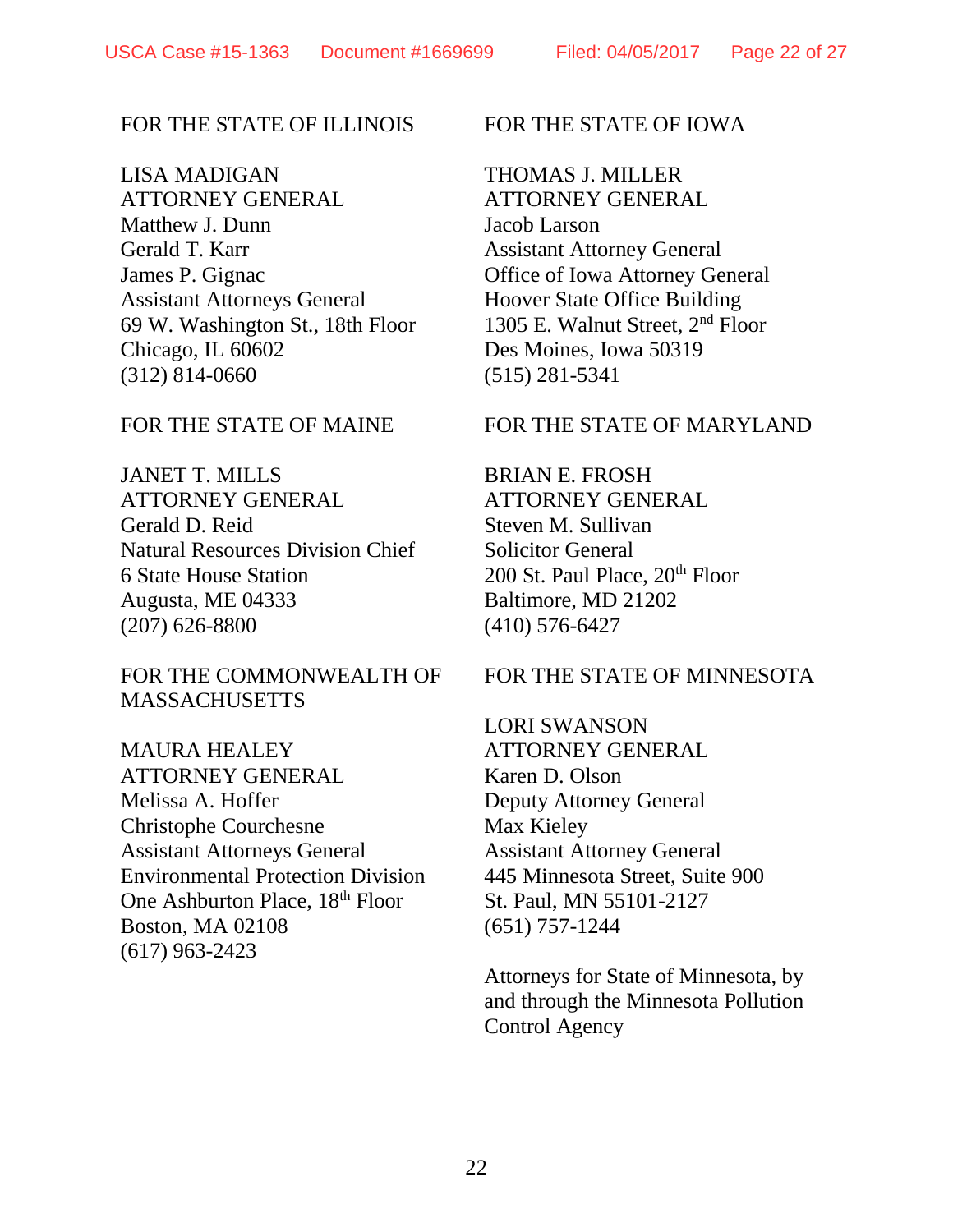#### FOR THE STATE OF NEW MEXICO

HECTOR BALDERAS ATTORNEY GENERAL Joseph Yar Assistant Attorney General Office of the Attorney General 408 Galisteo Street Villagra Building Santa Fe, NM 87501 (505) 490-4060

FOR THE STATE OF RHODE ISLAND

PETER F. KILMARTIN ATTORNEY GENERAL Gregory S. Schultz Special Assistant Attorney General Rhode Island Department of Attorney General 150 South Main Street Providence, RI 02903 (401) 274-4400

FOR THE STATE OF OREGON

ELLEN F. ROSENBLUM ATTORNEY GENERAL Paul Garrahan Attorney-in-Charge Natural Resources Section Oregon Department of Justice 1162 Court Street NE Salem, OR 97301-4096 (503) 947-4593

FOR THE STATE OF VERMONT

THOMAS J. DONOVAN, JR. ATTORNEY GENERAL Nicholas F. Persampieri Assistant Attorney General Office of the Attorney General 109 State Street Montpelier, VT 05609-1001 (802) 828-2359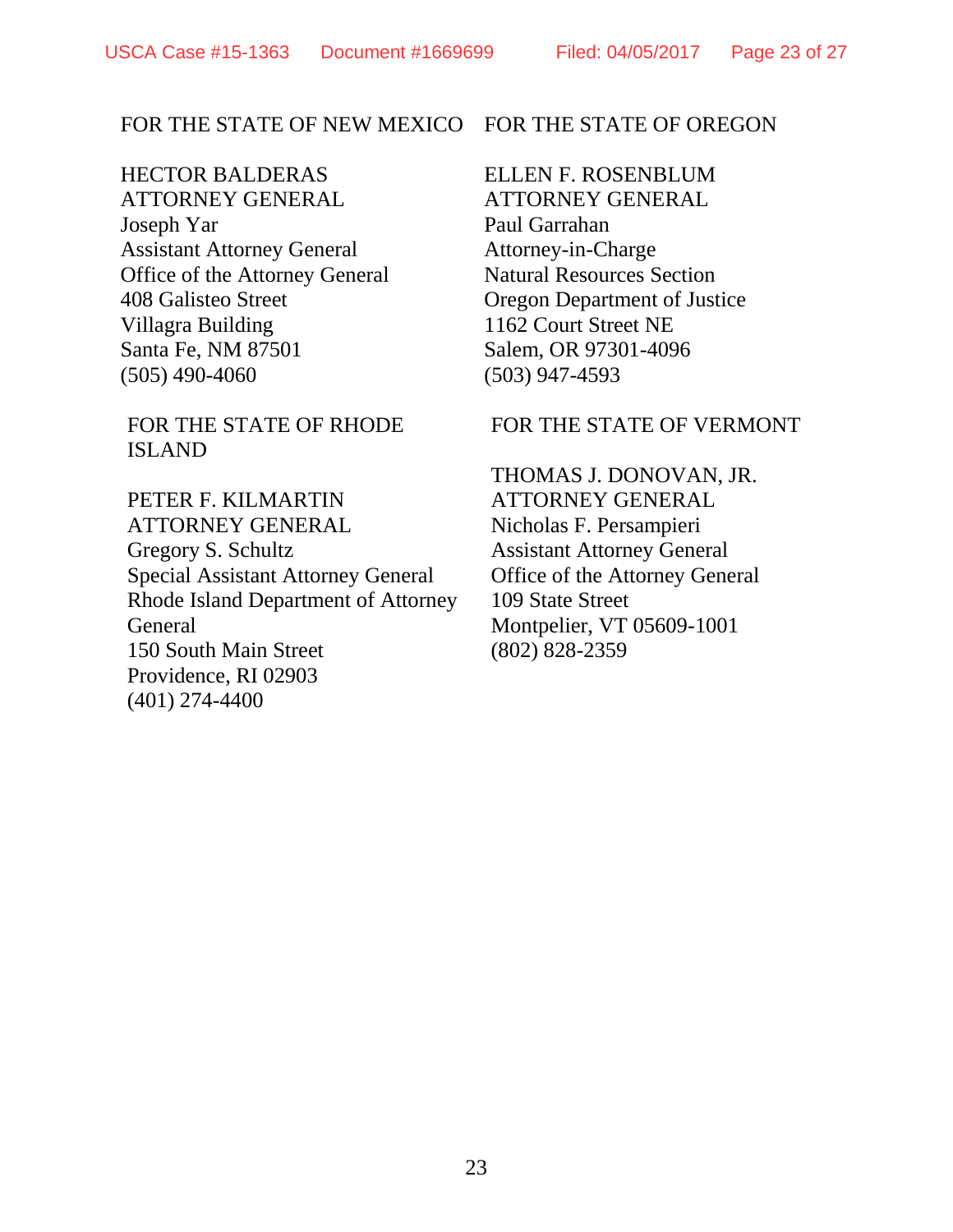### FOR THE COMMONWEALTH OF VIRGINIA

#### MARK HERRING

ATTORNEY GENERAL John W. Daniel, II Deputy Attorney General Donald D. Anderson Sr. Asst. Attorney General and Chief Matthew L. Gooch Assistant Attorney General Environmental Section Office of the Attorney General 900 East Main Street Richmond, VA 23219 (804) 225-3193

FOR THE STATE OF WASHINGTON

ROBERT W. FERGUSON ATTORNEY GENERAL Katharine G. Shirey Assistant Attorney General Office of the Attorney General P.O. Box 40117 Olympia, WA 98504-0117 (360) 586-6769

## FOR THE DISTRICT OF **COLUMBIA**

KARL A. RACINE ATTORNEY GENERAL James C. McKay, Jr. Senior Assistant Attorney General Office of the Attorney General 441 Fourth Street, NW Suite 630 South Washington, DC 20001 (202) 724-5690

## FOR THE CITY OF NEW YORK

## ZACHARY W. CARTER CORPORATION COUNSEL Carrie Noteboom Senior Counsel New York City Law Department

100 Church Street New York, NY 10007 (212) 356-2319

## FOR THE CITY OF BOULDER

TOM CARR CITY ATTORNEY Debra S. Kalish City Attorney's Office 1777 Broadway, Second Floor Boulder, CO 80302 (303) 441-3020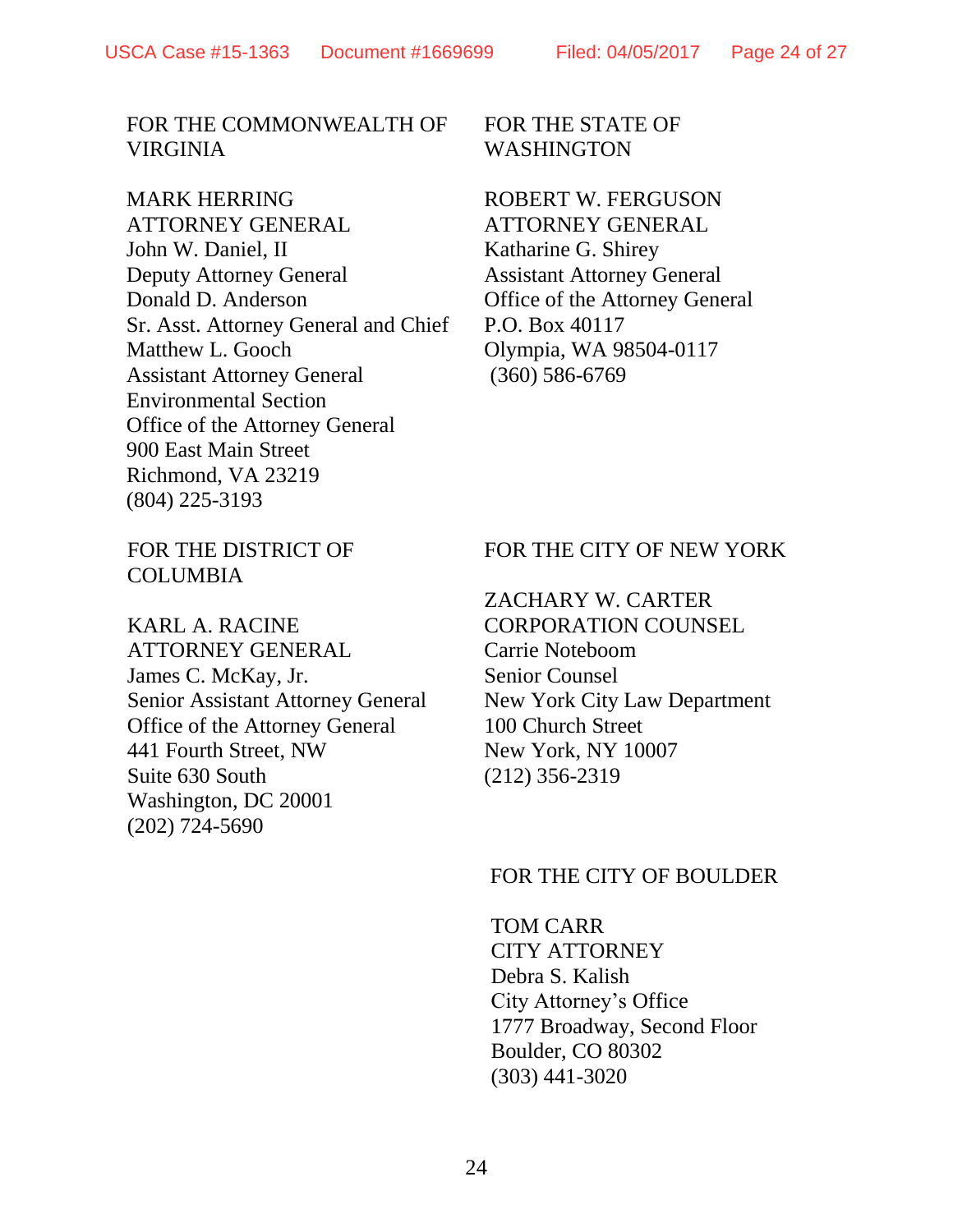## FOR BROWARD COUNTY, FLORIDA

## JONI ARMSTRONG COFFEY COUNTY ATTORNEY Mark A. Journey Assistant County Attorney Broward County Attorney's Office 155 S. Andrews Avenue, Room 423 Fort Lauderdale, FL 33301 (954) 357-7600

# FOR THE CITY OF CHICAGO

EDWARD N. SISKEL Corporation Counsel BENNA RUTH SOLOMON Deputy Corporation Counsel 30 N. LaSalle Street, Suite 800 Chicago, IL 60602 (312) 744-7764

# FOR THE CITY OF PHILADELPHIA

SOZI PEDRO TULANTE CITY SOLICITOR Scott J. Schwarz Patrick K. O'Neill Divisional Deputy City Solicitors The City of Philadelphia Law Department One Parkway Building 1515 Arch Street, 16<sup>th</sup> Floor Philadelphia, PA 19102-1595 (215) 685-6135

# FOR THE CITY OF SOUTH MIAMI

THOMAS F. PEPE CITY ATTORNEY City of South Miami 1450 Madruga Avenue, Ste 202 Coral Gables, Florida 33146 (305) 667-2564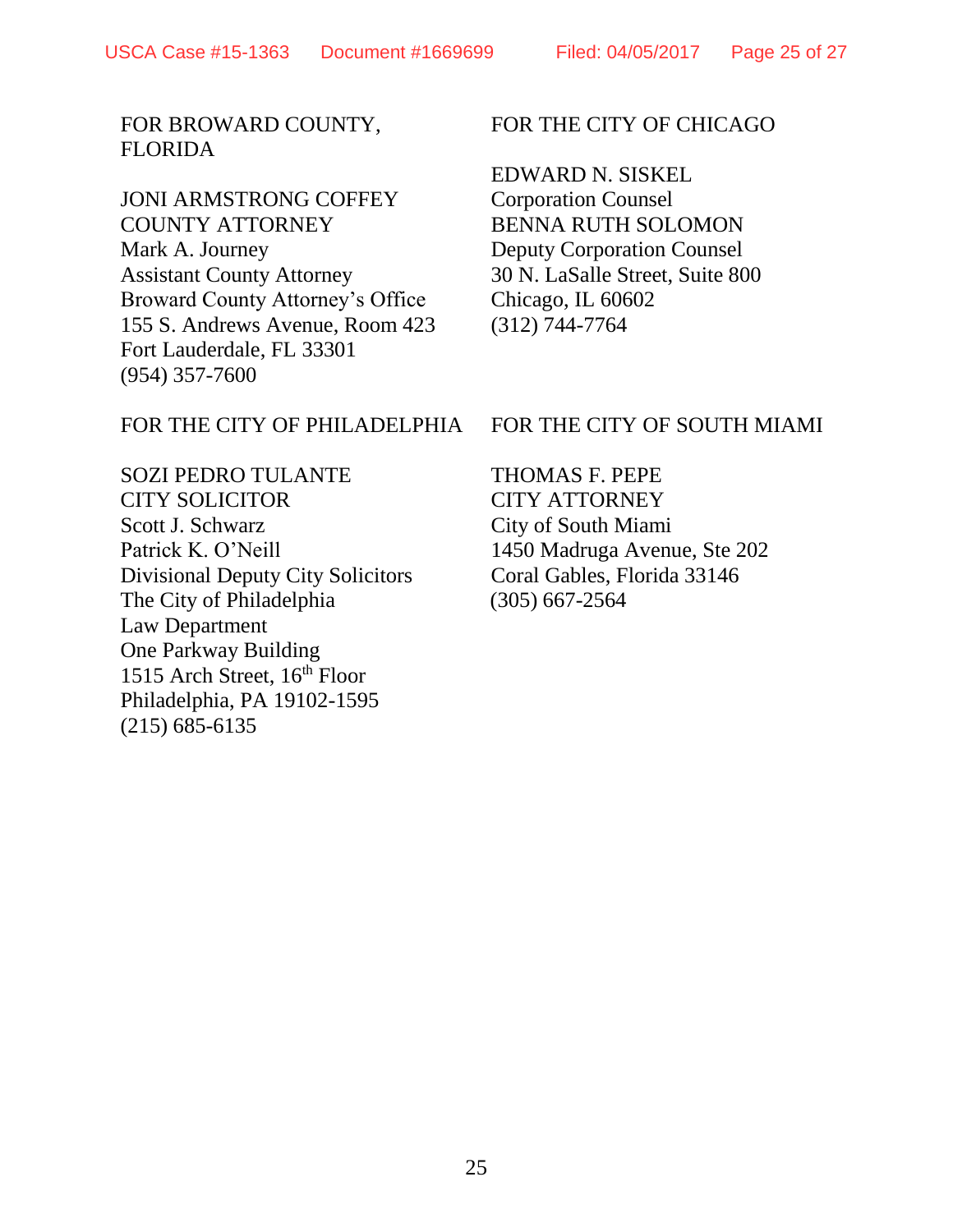## **CERTIFICATE OF COMPLIANCE WITH TYPE-VOLUME LIMIT**

The undersigned attorney, Brian Lusignan, hereby certifies:

1. This document complies with the type-volume limitations of Fed. R. App. P.  $27(d)(2)$ . According to the word processing system used in this office, this document, exclusive the caption, signature block, and any certificates of counsel, contains 4,447 words.

2. This document complies with the typeface requirements of Fed. R. App. P.  $32(a)(5)$  and the type-style requirements of Fed. R. App. P.  $32(a)(6)$  because this document has been prepared in a proportionally spaced typeface in 14-point Times New Roman.

> /s/ *Brian Lusignan* BRIAN LUSIGNAN